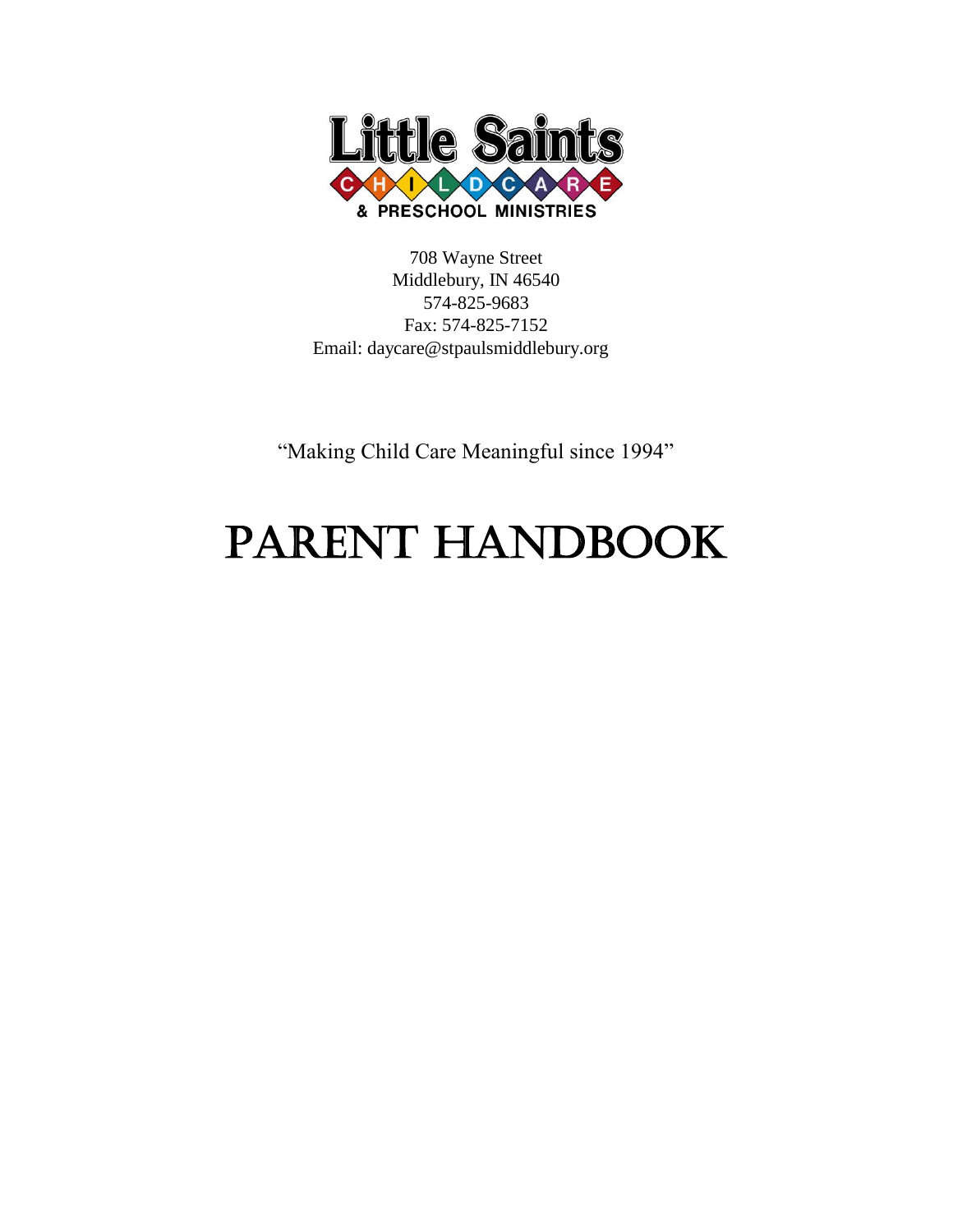# **TABLE OF CONTENTS**

| Philosophy                                                | 4                        |
|-----------------------------------------------------------|--------------------------|
| Vision                                                    | 4                        |
| <b>Belief</b>                                             | $\overline{\mathcal{A}}$ |
| <b>Section 1: Services</b>                                |                          |
| <b>Statement of Services</b>                              | 5                        |
| Child Care Hours                                          | 5                        |
| Child Abuse Reporting Policy                              | 5                        |
| <b>Admission Requirements</b>                             | 6                        |
| Admission & Withdraw                                      | 6                        |
| <b>Immunization Requirements</b>                          | 6                        |
| <b>Start Date</b>                                         | 7                        |
| Open Door Policy/Visiting                                 | 7                        |
| Paperwork, Forms & Annual Renewal                         | $\sqrt{ }$               |
| Drop-Off                                                  | 7                        |
| Pick-Up                                                   | $\tau$                   |
| Idling/Parking Policy                                     | 8                        |
| <b>Transportation Policy</b>                              | $\,8\,$                  |
| Waitlist                                                  | 8                        |
| Diapers/Toilet Training                                   | 8                        |
| <b>State Regulations</b>                                  | 9                        |
| <b>Toys</b>                                               | 9                        |
| <b>Section 2: Payment Policies and Procedures</b>         |                          |
| <b>Weekly Tuition Fees</b>                                | 10                       |
| Payment Policies & Procedures                             | 10                       |
| Refunds                                                   | 10                       |
| Receipts & Statements                                     | 10                       |
| Late Pick-Up Fee                                          | 10                       |
| Vacations, Absences & Leaving the Center                  | 11                       |
| Snow Days/Cancelations                                    | 11                       |
| In the Event of an Emergency                              | 11                       |
| <b>Section 3: Additional Information</b>                  |                          |
| <b>Accident Reports</b>                                   | 12                       |
| Allergies                                                 | 12                       |
| Medications                                               | 12                       |
| Children's Birthdays                                      | 12                       |
| <b>Children Requiring Accommodations</b>                  | 13                       |
| Clothing                                                  | 13                       |
| <b>Emergency Medical Consent Form</b>                     | 13                       |
| <b>Information Change</b>                                 | 13                       |
| <b>Section 4: Curriculum &amp; Classroom Environments</b> |                          |
| Class Divisions & Class Size                              | 14                       |
| <b>Quiet Time</b>                                         | 14                       |
| Curriculum Overview                                       | 14                       |
| <b>Infant Curriculum</b>                                  | 14                       |
| Toddler, Preschool, & School Age Curriculum               | 15                       |
| Daily Schedule                                            | 15                       |
| <b>Transition Plan</b>                                    | 16                       |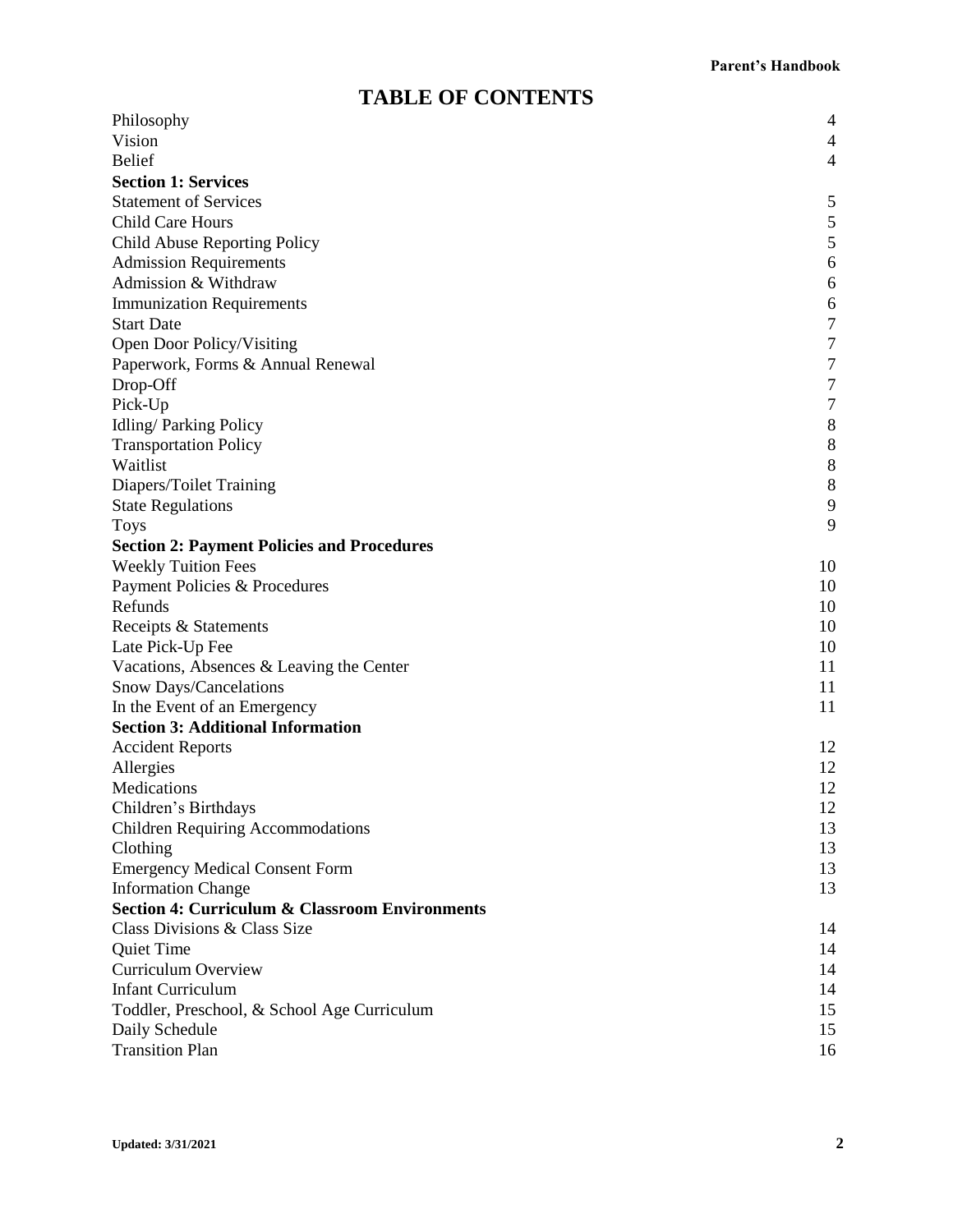| <b>Section 5: Additional Policies</b>                             |    |
|-------------------------------------------------------------------|----|
| Our Staff                                                         | 17 |
| Volunteers                                                        | 17 |
| Parent/Teacher Conference                                         | 17 |
| <b>Supplies</b>                                                   | 17 |
| Meals & Snacks                                                    | 17 |
| Food for Infants & Toddlers                                       | 17 |
| Discipline & Behavior Policy                                      | 18 |
| Suspension and Expulsion Policy                                   | 18 |
| <b>Reasons for Immediate Dismissal</b>                            | 19 |
| Parental Involvement                                              | 19 |
| <b>Illness Policy</b>                                             | 20 |
| Pandemic Policy                                                   | 20 |
| Safe Return Policy-Covid-19                                       | 22 |
| <b>Safe Conditions Policy</b>                                     | 22 |
| Summer Camp                                                       | 22 |
| Written Communication                                             | 22 |
| Verbal Communication                                              | 23 |
| Intruders                                                         | 23 |
| Additions & Changes                                               | 23 |
| Signature Confirmation Page (Must Be Signed & Returned to Center) |    |

# **Please keep this copy of the Parent Handbook and return the only the signature page (pg. 25) with your enrollment paperwork.**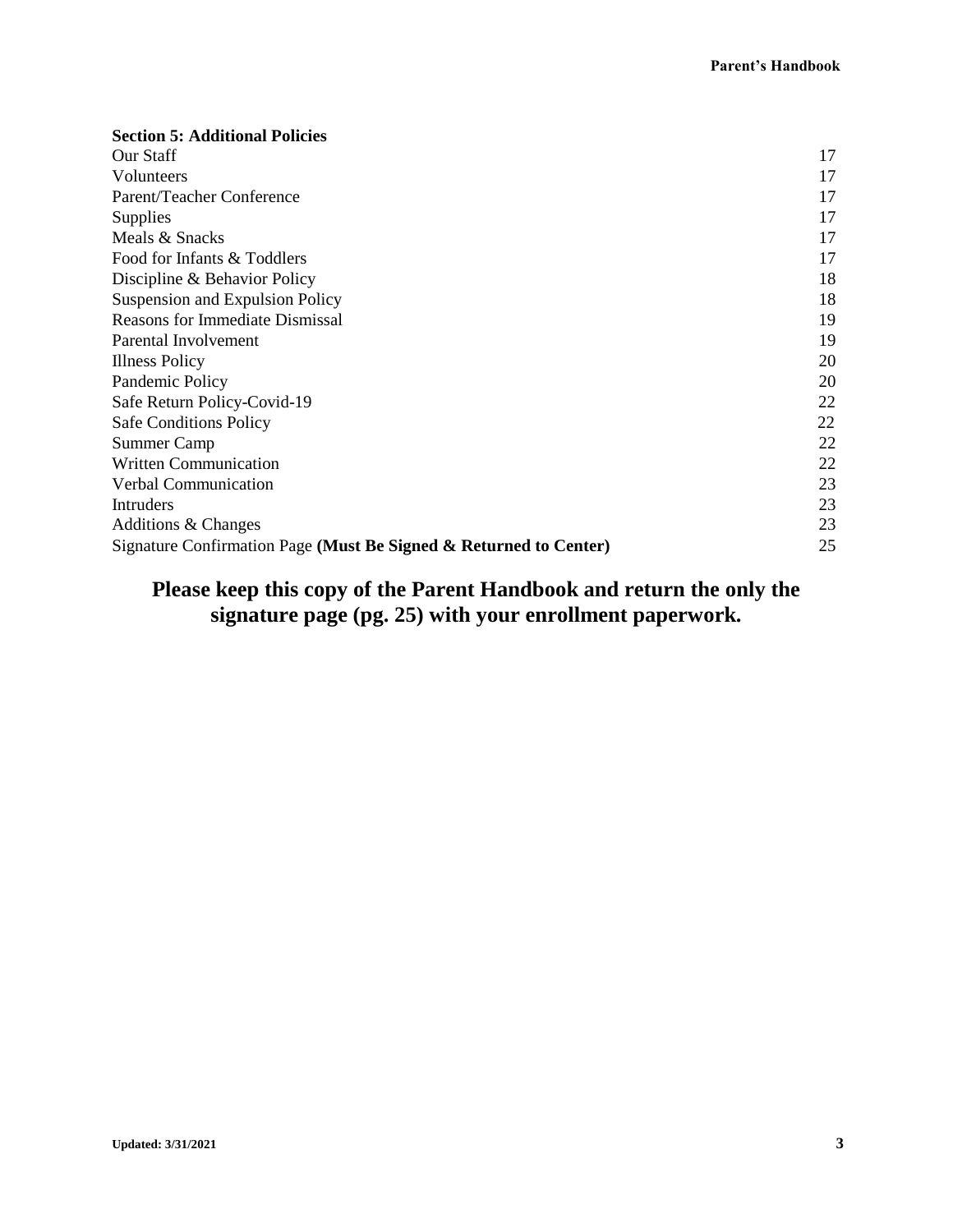# **PARENT'S HANDBOOK**

# **Little Saints Philosophy:**

We believe:

- We are to support the overall development of the whole child: spiritually, emotionally, socially, intellectually, and physically.
- Each child is uniquely made by God for His purpose.
- Each child possesses gifts and talents.
- Every person, including children, deserves respect and dignity.
- We are to work in partnership with families in the care and education of their children.

# **Little Saints Vision:**

Our vision is to promote and develop successful lifelong learners while building a strong foundation and love for God.

# Who We Are:

**Little Saints** is a ministry of St. Paul's Lutheran Church. We exist as an extension and out-reach arm of the church. Our mission is to provide for the basic need of childcare and before/after school care for the children of our community. We choose to do this in a Christian and caring environment. It is our desire to share Christ daily in our programs, curriculum, actions and attitudes.

Our Mission:

It is our desire at Little Saints to help lay the ground work for children's future and to provide a safe and secure environment for learning and growing.

# **What We Believe:**

| <b>We Believe</b> | That all scripture is inspired by God, profitable for teaching, reproof for correction and training in<br>right living. The Bible is our standard and measure for living daily.                                                                                                               |
|-------------------|-----------------------------------------------------------------------------------------------------------------------------------------------------------------------------------------------------------------------------------------------------------------------------------------------|
| We Believe        | That God exists eternally, as one, in three persons – the Father, the Son, and the Holy Spirit.                                                                                                                                                                                               |
| We Believe        | That God is the absolute and sole creator of the universe.                                                                                                                                                                                                                                    |
| We Believe        | God became a man in our Lord, Jesus Christ. He was born of a virgin, was crucified, died and was<br>buried and resurrected. Later He ascended into heaven and is seated at the right hand of God and<br>Father. He is the head of the church and He is our only mediator between God and man. |
| We Believe        | That because Jesus died and rose again, we can have salvation and forgiveness from sin by faith in<br>the work Jesus did on the cross. Our salvation is by God's grace alone.                                                                                                                 |
| <b>We Believe</b> | It is the goal of every Christian to grow into "Spiritual Maturity" and discover what God would<br>have them to do in His service. This growth comes through searching the Scriptures, Church<br>fellowship, and the leading by God's Holy Spirit. This is a life-long journey.               |
| We Believe        | That the Holy Spirit is the third person of the Triune God, and that He will direct us in our daily<br>living as a Christian.                                                                                                                                                                 |
| We Believe        | The Holy Spirit is working in the church today; leading and guiding His people in our daily walk<br>with God.                                                                                                                                                                                 |
| We Believe        | The purpose of the Church is to lead people to Jesus Christ, to personal growth and discipleship<br>and to Mission Outreach at home and around the world.                                                                                                                                     |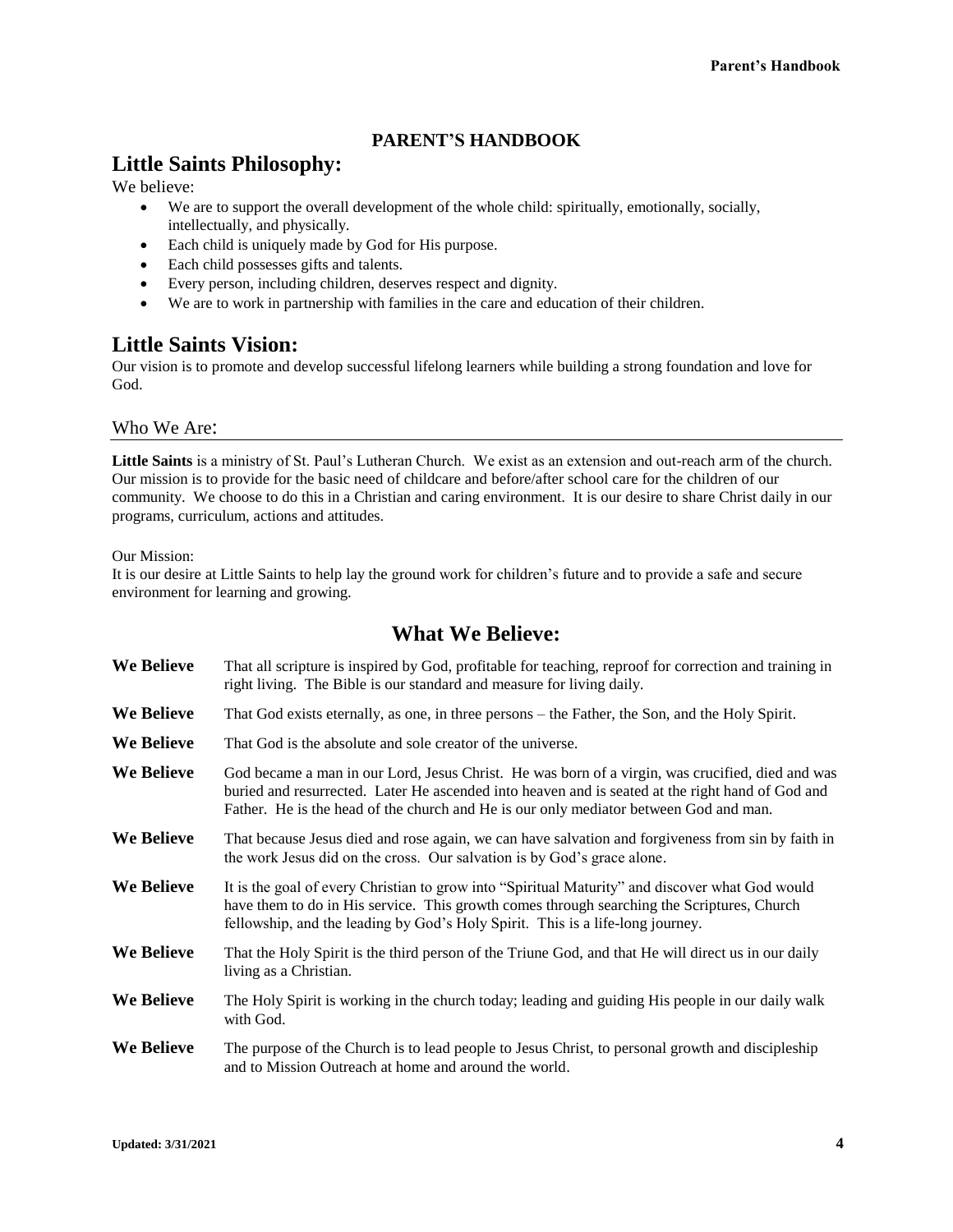# **SECTION 1: SERVICES**

#### **STATEMENT OF SERVICES:**

Little Saints is a year-round program that offers all day care for children ages 6 weeks to 12 years. Our daily activities and program consist of a flexible schedule that has been created to provide diversity and challenge for children in all age groups. We offer a structured program for children of all ages that include a year-round curriculum. Our activities include school readiness skills, arts and crafts, games, music, outdoor play, story time, and chapel activities. We offer a full-time contract for children attending 4 or more days a week. We have a limited number of part time slots, which are for children here for 2 or 3 days per week. School age child care is available for children Kindergarten through  $5<sup>th</sup>$  Grade.

#### **HOURS AND DAYS:**

Little Saints is open from 5:00 am to 6:00pm, Monday through Friday. We are closed New Year's Day, Good Friday, Memorial Day, Labor Day, Thanksgiving Day, the day after Thanksgiving, and we are shut down for the entire week of the fourth of July and also the week of Christmas. If holidays fall on a weekend day or during shut down, Little Saints will determine what day to use as the holiday. These days will be decided as early as possible and will be posted for your convenience. *All holidays excluding shut down weeks will be charged at the regular rate.*  Contracts are for either full time or part time tuition. Full time is considered four or more days a week. Part time is considered to be two or three days per week for children under Kindergarten age.

Little Saints will announce shut down weeks at least four months in advance. Usual shut-down weeks include the week of the Fourth of July and the week of Christmas. Tuition will not be charged for shut down weeks.

If the building is without heat, water or electric, Little Saints cannot be open. If power, water or heat goes out during the day for longer than a two-hour period, parents will be notified to pick up their children. Little Saints cannot remain open over the two-hour time period in the event of power, water or heat outage.

#### **CHILD ABUSE REPORTING POLICY:**

The State of Indiana requires that Little Saints and all members of child care institutions be on the lookout for, and report to the State and appropriate authorities, any and all suspected cases of abuse to a child.

At Little Saints, our staff is mandatory reporters of Child Abuse. All incidents or suspected incidents will be turned over directly to the Child Protective Services for investigation. We are not allowed to do our own investigation and are required by law to report anything of a suspicious nature. It is advised that clients make the staff aware of any lingering bruising or other visible injury to minimize suspicion of possible child abuse or endangerment.

The following steps are to be taken if a staff member is suspected of child abuse:

- A staff member who has a situation or investigation pending should immediately notify the Director or most senior leadership staff member in the building.
- The person who suspects abuse should bring it to the attention of the Director or most senior leadership staff member in the building.
- The supervisor will check on the complaint and if they agree that there may be abuse, the supervisor will report the incident to Child Protective Services and our State licensing authority.
- We will then follow their advice regarding whether or not to suspend the staff member

If a staff member is found guilty in a case of child abuse, we will take the following steps:

- We will allow the staff member to appeal the decision
- The Director or an appointed member of the leadership staff will meet with the individual to go over the incident and form an opinion as to its validity and/or consequences to the child care program and the individual.
- Based on the advice of our licensing agent, we will either suspend the staff member or allow them to continue their job until the appeal is completed.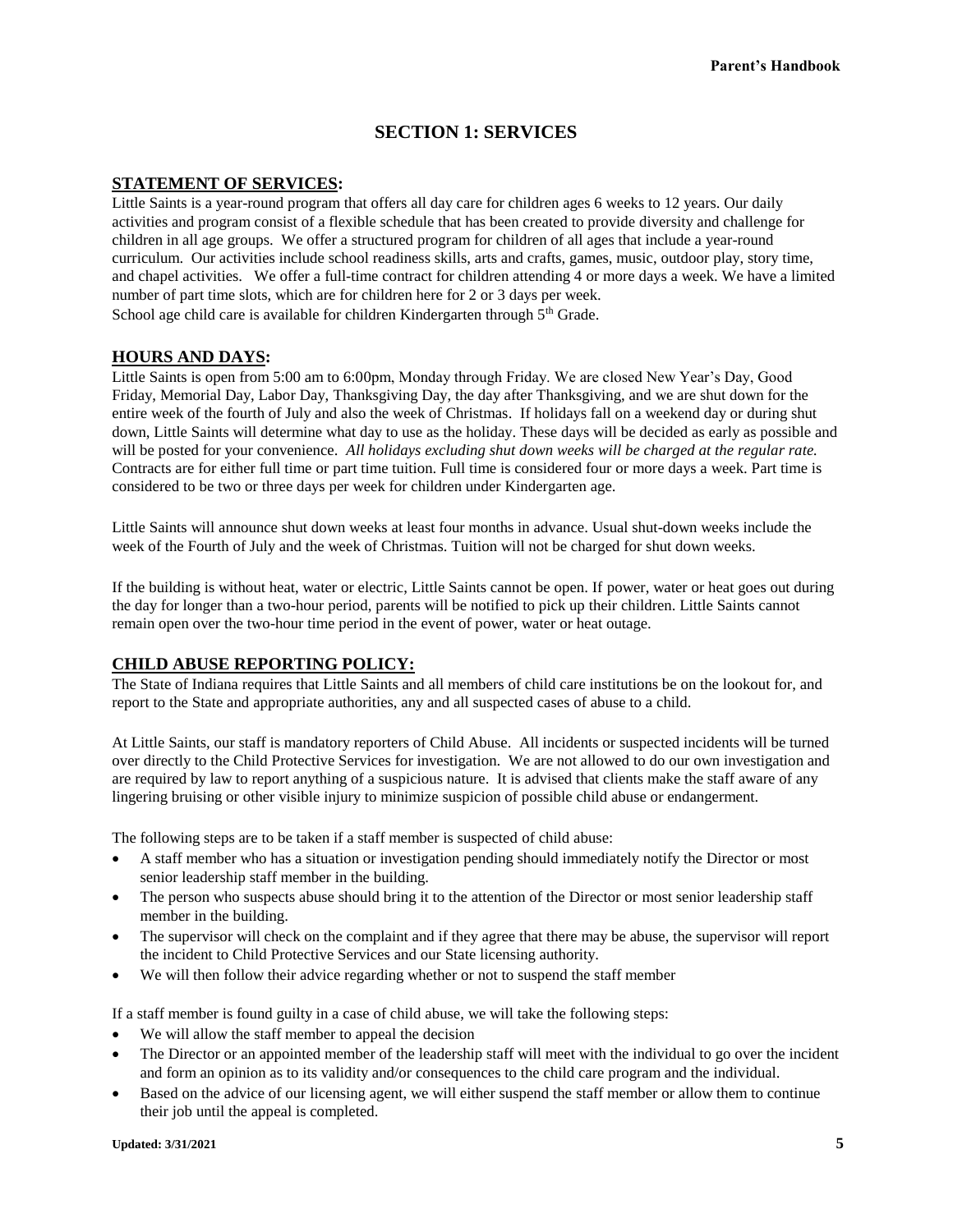• The staff member will meet with the Director or an assigned member of the leadership staff during this time and steps will be taken to ensure that there won't be any problems.

If after the appeal the decision is still founded, we will take one of the following steps based on the advice of our licensing agent:

- The staff member will be terminated from their position, or
- We will inform the parents that we have a staff member who has a founded child abuse on record. We will also let the parents know what the charge was.

# **ADMISSION REQUIREMENTS:**

Enrollment in our program is open to all families of our community. We operate on a non-discriminatory basis. No one shall be excluded from any of our programs because of race, color, religion, disability, sex or national origin. Only the child(ren)'s parent or legal guardian may enroll a child(ren) (Proof of custody may be required). All forms provided to you upon enrollment must be completed before your child may attend Little Saints. All requested personal information is kept confidential. Parents are required to update all emergency data as needed, including address, home, cell, and work numbers and individuals authorized to pick up your child. Current immunization information must be submitted to the child care ministry upon enrollment, and all immunizations must be kept current. Little Saints must be informed of any custody situation in advance and will request that the proper paperwork be in the child(ren)'s file. Parents will be required to comply with all state regulations and center rules as set forth in this Parent's Handbook.

Before your child/children attend Little Saints, the following are required:

- o **Current immunizations records on each child**
- o **Current child physical (within 30 days of enrollment)**
- o **Copy of birth certificate**
- o **All forms included in the enrollment packet**
- o **Payment of registration fee**
- o **First week's tuition fee**

From time to time you will be asked to update specific forms. Please respond to these requests immediately in order to avoid any disruptions to your child care services. We reserve the right to suspend services until the requested information is provided to us. If Little Saints suspends child care services due to failure to provide requested information on your part, Little Saints is not required to hold your child's spot during the suspension period.

## **ADMISSION AND WITHDRAWAL:**

Parents wishing to enroll their children in the child care ministry are encouraged to set up an appointment with the office to come and tour the facility and meet the director and their children's Lead Teacher. (Tours are scheduled at the parent's convenience, however, due to rest time and other challenges in our schedule we encourage tours to be scheduled between 9:00 a.m. – 11:00 a.m. Monday through Friday). The purpose of the informal tour is to answer any questions you might have concerning our policies and procedures and make you aware of the flexible schedule of your child(ren)s average day. At this time, we will give you a copy of the parent's handbook and any forms necessary to enroll your child(ren) in the child care ministry. All children shall be considered continuously enrolled from the time of enrollment until they are formally withdrawn.

#### **IMMUNIZATION REQUIREMENTS:**

All children enrolled must have their immunization records up-to-date or provide an exemption affidavit. The child's immunization record must be provided by the parent and all information must be current. The parent shall also provide proof of this with a form signed by a health care provider. This form will state that the child has received all current, age-appropriate immunizations. Parent's wishing to take a religious exemption must contact the office to find out the proper procedure for providing an affidavit of such a religious opposition. A photocopy of your child's immunization form will be kept in your child's file. If Little Saints is penalized or fined for non-compliance of immunization cards due to a parent's neglect, that fine will be passed on to the client responsible including an additional \$50 administration fee.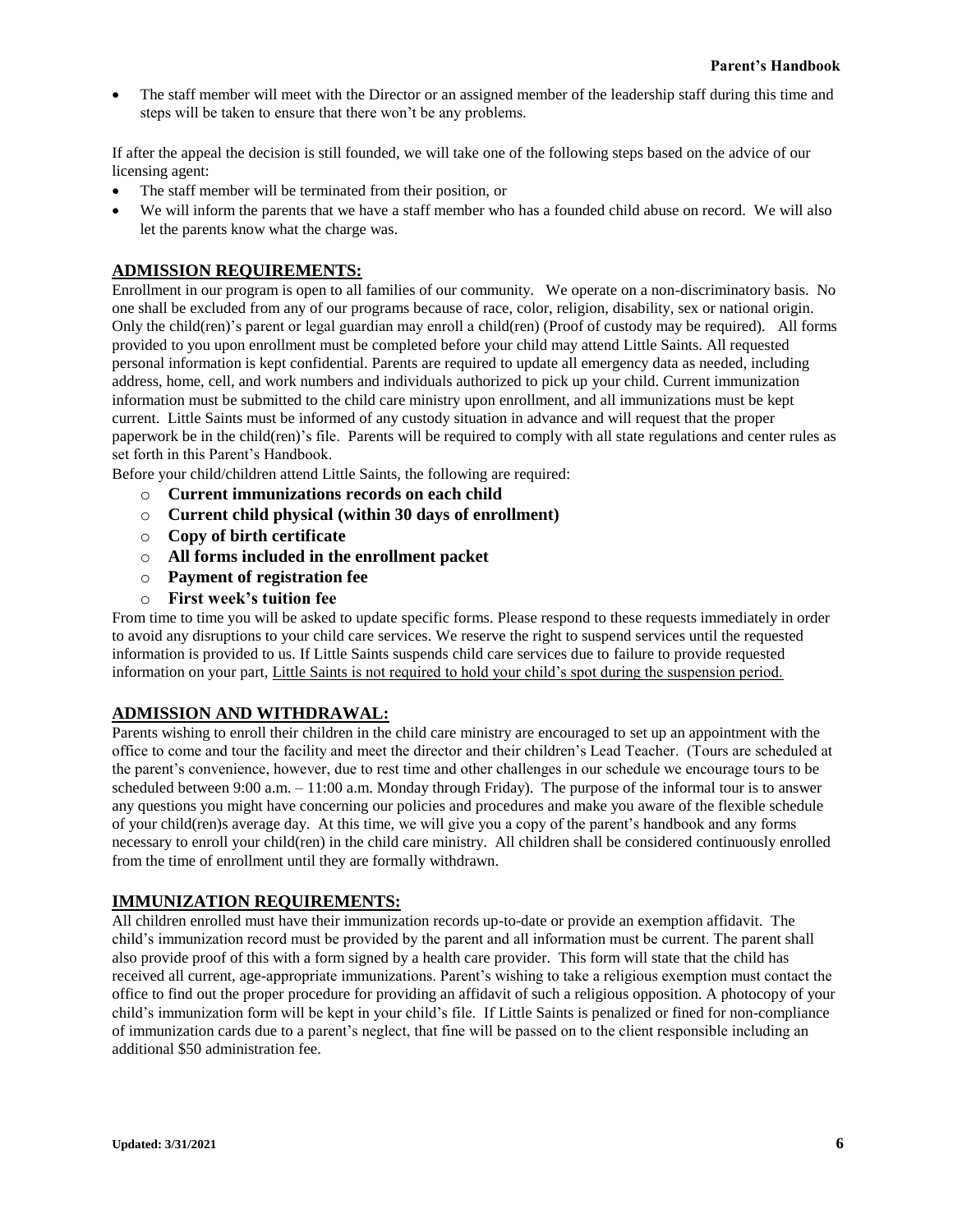#### **START DATE:**

Upon deciding that Little Saints is the place for your child(ren), you will be asked to complete all paperwork and pay a non-refundable registration fee per child. There is also an annual materials fee which is due upon enrollment. If it is not paid during enrollment, it will be added to the first week's tuition statement. All tuition fees must be paid before the start date. Prior to your first day you must bring your child's(ren's) enrollment packet(s) (one for each child) along with immunization records, physical form, and copy of birth certificate. Parents are required to notify the center 2 weeks prior to their child(ren) withdrawing from Little Saints.

#### **OPEN DOOR POLICY:**

Parents can visit whenever they wish. We only ask that you let staff know you are in the building.

#### **VISITING LITTLE SAINTS:**

You are welcome to visit your child at any time. We do ask that you check in with the office before going to your child's room. It is the responsibility of each employee to make sure any visitor for a child or employee has checked in with the office. If you are coming to eat lunch with your child, please let us know in advance. Persons not listed on the "Pick-Up Permission" form, will not be allowed to visit your child. In a custody situation, please note that the same procedure will be followed as listed in the Pick-Up section. Parents are encouraged to pre-arrange opportunities to share lunch with their child or visit the class.

#### **PAPERWORK, FORMS and ANNUAL RENEWAL:**

We are required by the state to have current and updated information on each child in our program. This is also for your safety. As mentioned above, we require all forms to be filled out on each child prior to their initial attendance at Little Saints. *Each year in August we will update your tuition contract to include a 3% annual tuition increase.* There will be a deadline given for compliance to this requirement. The annual material fees will also be added each year at this same time. If Little Saints is penalized or fined for incomplete information on one of our admissions forms or for failure to update/renew this information due to a parent's neglect, that fine will be passed on to the client responsible including an additional \$50 administration fee.

#### **DROP-OFF:**

Parents must accompany their child(ren) into the Little Saints Child Care Ministry every morning and sign in their child(ren) immediately after dropping their child(ren) off in the appropriate room. Children will not be permitted in the building prior to opening hours. The children are not allowed to come into the Little Saints alone or to sign themselves in. This is for their protection in case of a fire or other emergency. We require that all children have direct contact with a person upon arrival for early detection of apparent illness, communicable disease, or unusual condition or behavior which may adversely affect the child or the group. If any of these things are determined, the child must go home immediately.

#### **PICK-UP:**

All children must be picked up and signed out by an adult who is at least **18 years of age** and/or person approved by the parent and the program. Anyone, including all parents, who are to be allowed to pick the child up, *must* be listed on the Pick-up Permission form or be approved in writing by a parent. In an emergency, parents may call the center and give verbal approval of an alternate individual. However, this is strongly discouraged. Little Saints Child Care Ministry reserves the right to not allow any individual onto the property for drop-off or pick-up if they have created a problem. Anyone not recognized by sight will be asked for a picture ID. In the event anyone out of the ordinary is to pick-up the child, please alert the office prior to that time. This is in addition to them being on the Pick-up Permission form or approval as stated above. It is the parent's responsibility to notify the office and make changes on this form whenever necessary. This form is updated annually.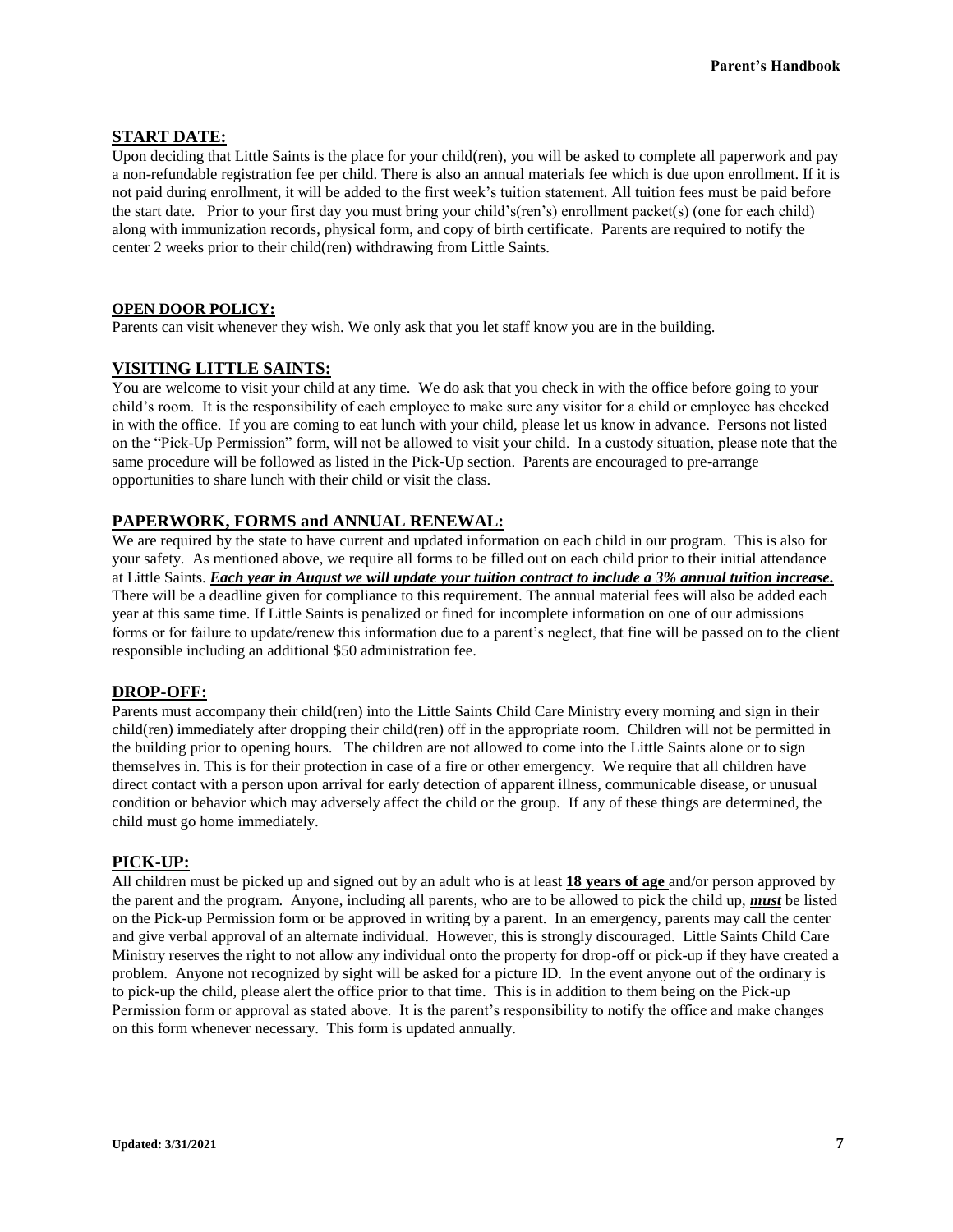# **IDLING:**

Please help us maintain healthy air quality by not idling your car near exterior doors. The IDEM recommendations are as follows:

- At 32 degrees or above, vehicles will be allowed to idle for up to 5 minutes.
- From 20-32 degrees, vehicles will be allowed to idle for up to 15 minutes.
- From 20 degrees and below, vehicles will be allowed to idle for up to 30 minutes or until front windows are defrosted and all safety equipment is operable.

# **PARKING POLICY:**

Little Saints Preschool has a drop-off area by the west wing doors. This is only for those families dropping off or picking up preschool and pre-k children. Little Saints Child Care families are asked to park and bring their children into the building and sign your child into their room. Please do not park near the doorways. We strongly urge you to turn your car off and lock it when you come in to drop-off or pick-up your child(ren). Little Saints is not responsible for items lost or stolen from cars or from the parking lot or facility. Please be alert to children crossing the parking lot.

#### **TRANSPORTATION POLICY:**

Little Saints does not provide transportation to school or other extra-curricular activities. In the event a field trip is scheduled, it will be within walking distance of the child care facility. You must give permission for your child to attend field trips by initialing the proper box on your child's enrollment form. Child/staff ratio's will be maintained at all times with qualified staff or volunteers. Little Saints cannot provide transportation to or from school or for field trips. Please contact Middlebury School transportation: 574-825-9410; or Superintendent's office: 574-825-9425

# **WAIT LIST:**

Due to State Regulated ratios and availability, it is possible that you may have to place your child on a wait list. Any parent/guardian interested in a spot may request to be placed on the wait list at any time. As soon as there is an available opening, the parent/guardian will be notified by telephone. The parent/guardian will then have *24 hours* to respond **and** pay the \$45 registration fee. If Little Saints receives no response or registration fee within the 24-hour period your name will be crossed off and the next person on the wait list will be contacted. **If you decide to withdraw your child for any length of time, including the summer months, and are placed on the wait list it does not guarantee a spot will be available when you are ready to return.** You may choose to be skipped if you are not ready to enroll at the time when a spot becomes available. You may remain on the wait list; however, a spot may not be available when you wish to re-enroll. A registration fee will hold your spot for a time period no longer than 4 weeks. Little Saints will fill all available spots on a first come first served basis. It is your responsibility to notify Little Saints if your contact information has changed. Invalid contact information will result in the name being crossed off the list.

#### **DIAPERS:**

Please provide diapers and wipes for your non-potty-trained children. All items must be labeled with the child's first and last name. You may bring a package of diapers to leave in their classroom. You will be notified when your child is running low on diapers. Enough diapers must be provided for a diaper change roughly every 2-3 hours.

#### **TOILET TRANING:**

Toilet training is best accomplished with the cooperation of teachers, parents and children. Children learn toileting skills through consistent positive encouragement from adults at home and at the child care program. Toilet Training usually begins around 2 years of age. When a child shows an interest in toilet training, the parents and teachers will discuss how to proceed. Each child will begin at a different time and progress at a different rate. The staff will always allow enough time for each child to use the potty. Children may not sit on the potty for extended periods of time, no more than 5 minutes. More than 5 minutes on the potty will only be utilized if the child is actually going and needs more time. *The staff cannot and will not force a child to sit on the potty if he/she does not want to* use it or begins to cry. Due to Universal Precautions, underpants alone can be introduced only after the child has gained control and tells others that he/she needs to use the potty. We will do our best to support efforts in training, but cannot support unrealistic expectation during the process. It is very important to allow the child to make choices and lead the way. This will create less stress and increase the child's feelings of success. The Director and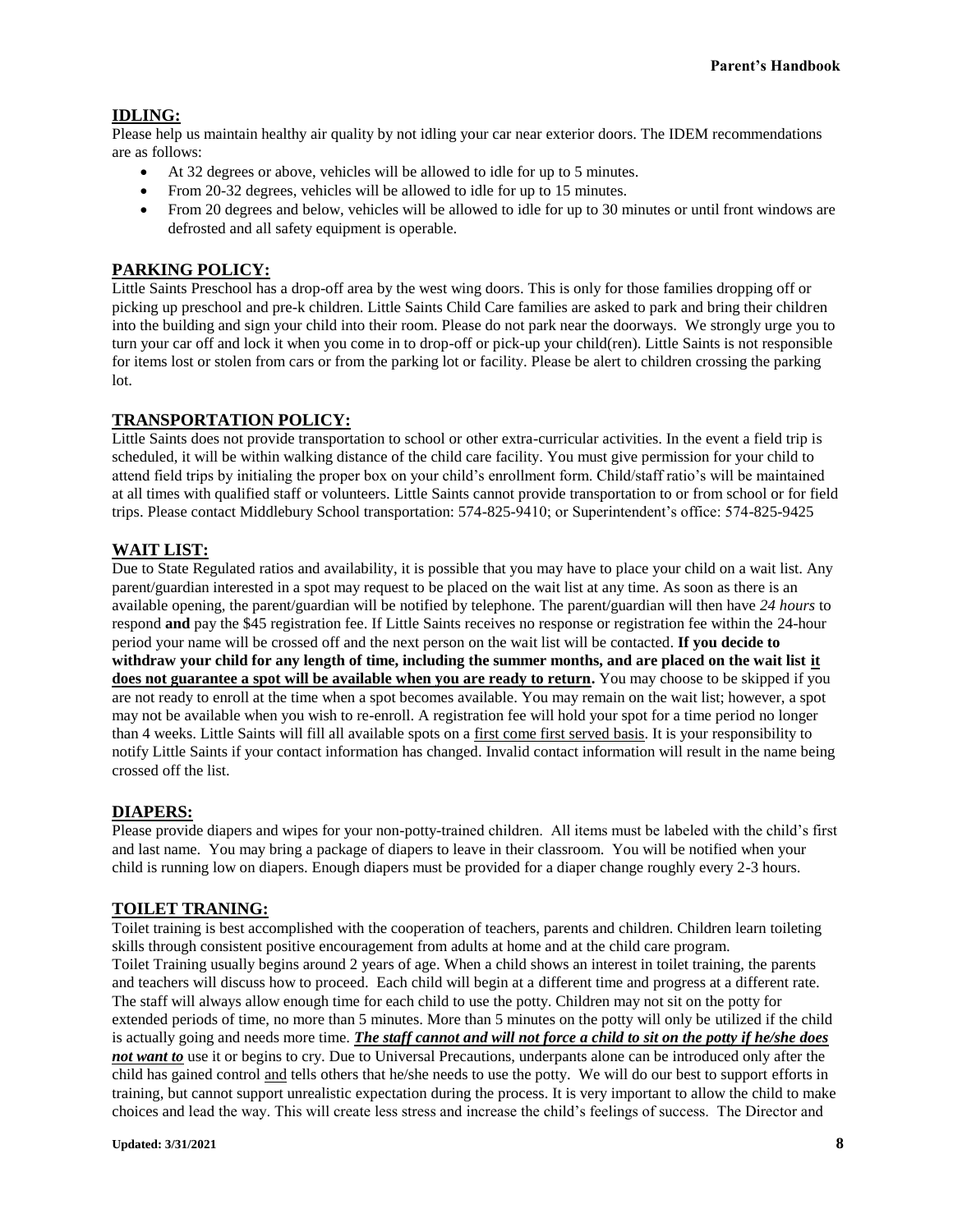staff are available as a resource to answer any questions about your child's toilet training progress at Little Saints. Several complete changes of clothes should be kept at the center during this process. **Also, the child must be wearing clothing that is easy for the child to remove and put back on by themselves. The use of onesie's, clothing that snaps or zips, overalls, and multiple layers of clothing is not acceptable for use if you are potty training or expecting your child to sit on the potty.** 

# **STATE REGULATIONS:**

We understand the importance of keeping strict compliance with the state ministry regulations in order to ensure a quality environment for your children. Little Saints complies with the applicable state ministry regulations and policies. These requirements cover staff qualifications, facility, playground, health and safety guidelines, and child/staff ratios. This also includes documentation required on each child. If your child's file is not up to date, it could risk our certification or your child's enrollment.

# **TOYS:**

Little Saints has a wide variety of toys, games and other resources to offer children during center time. Toys in every classroom will be rotated regularly to ensure children have a variety of toys available. Preschool classes will have show and tell related to the week's lesson. Personal toys are not permitted in the program, as they can cause disputes and can be broken or lost. The exception to this is show-and-tell or sleep-toys which should be labeled with the child's name. Little Saints is not responsible for stolen, lost or broken toys or clothing.

*Do not bring toy guns, war toys or other toys of destruction. Do not bring computer or other electronic games.*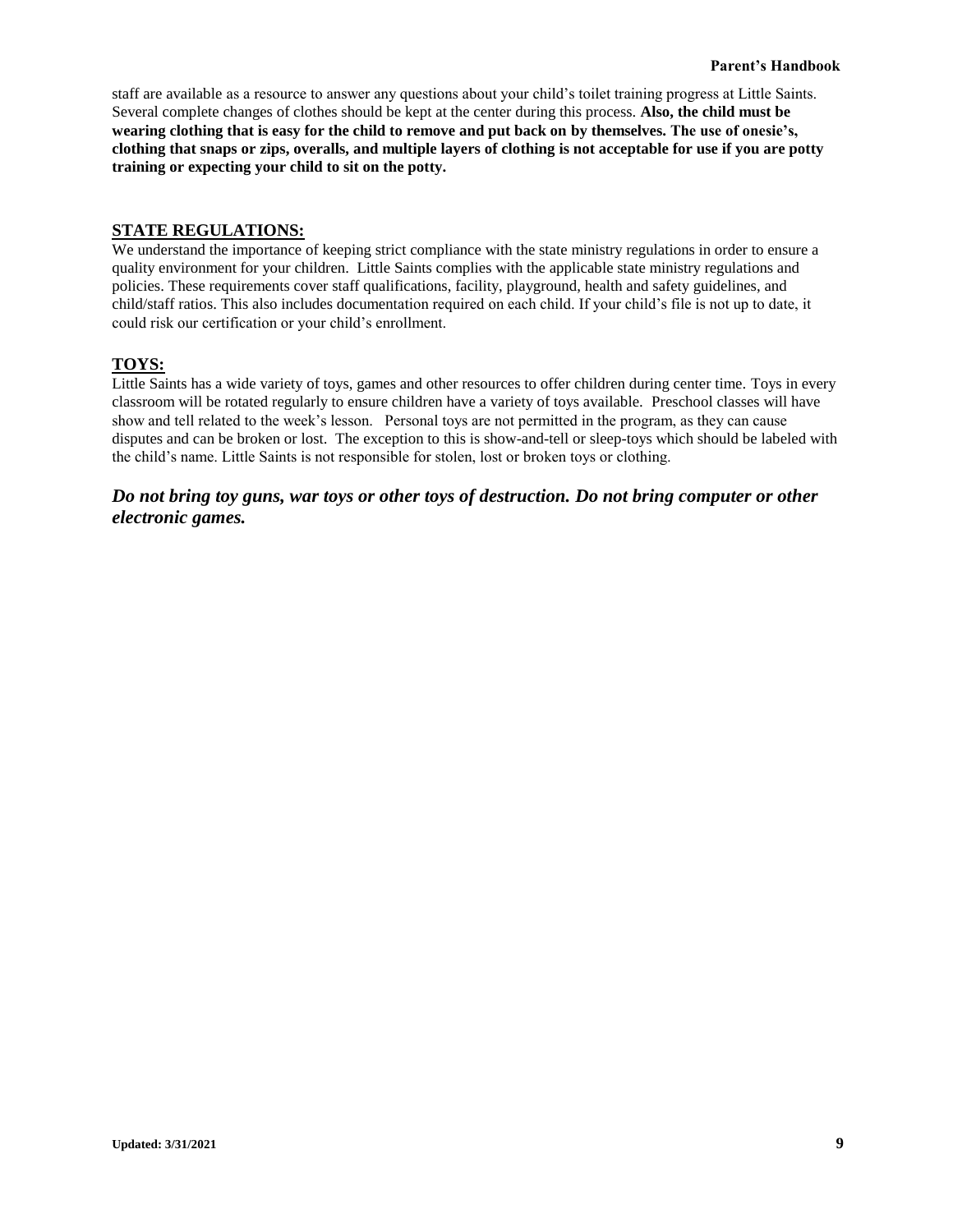# **SECTION 2: PAYMENT POLICIES AND PROCEDURES**

#### **WEEKLY TUITION FEES:**

It is our philosophy that clients are paying for the spot their child will take in our center, not the attendance. Our fee structure is based upon a weekly fee that is set by the contract which is signed by the parent's upon enrolling the child(ren) in the program. Little Saints has either full time rates or part time rates. **Part time days must be chosen at the time of enrollment. Part time is two or three days per week; full time is four or five days a week**. These rates cannot be prorated. The tuition contract may be adjusted once every 6 months with a required 2 weeks' notice of intent to change services. This is allowed at the discretion of the management based on space availability. **Contracts will be updated annually in August along with a 3% tuition increase.** Families will receive a weekly invoice. Additional fees may occur as in the case of school aged children who need additional services due to an irregularity in the school schedule such as school cancellation. In the case of summer break, a new contract will be entered into by the parent's and specifying the charges for this period.

#### **PAYMENT POLICIES AND PROCEDURES:**

Weekly fees are paid in advance. Full time is four or more days a week. Part time is for two or three days per week. Payment is due on Friday for the following week. There will be a \$25.00 late payment added if the account is not paid by the close of business on Friday. Failure to pay on time or follow the agreed upon scheduled payments will result in termination of services. No account will be allowed to carry a balance past the second week of nonpayment unless arrangements have been approved by the Director. Little Saints will suspend services on Friday of the second week of non-payment. If suspension occurs, Little Saints is not required to hold your child's spot in the program. There will be a \$25.00 fee added on all returned checks. After two NSF checks are received by the center, payment will be required by cashiers check or money order. Fees for two weeks will be added if a two-week written notice is not given prior to your child leaving the center. Clients may pay by check, cash, cashiers check, or Money Order. All payments will be payable to**: Little Saints Child Care.**

**Payments should be placed in the payment box located outside the Director's office.** All tuition is non-refundable except for prepaid tuition that is over-and-above any additional charges, including the two weeks notice. Registration fees are non-refundable. Little Saints may seek collection of fees due and clients may be required to pay a two-week termination fee, and any collection costs and attorney's fees incurred by Little Saints to collect this amount. If Little Saints elects, it may immediately terminate all services provided by it including but not limited to the immediate dismissal of the children from its facility.

#### **REFUNDS:**

We do not issue refunds. In the event you have over-paid the credit will be applied to your next week's tuition. In the event you have a balance after your child's last day, all applicable fees including the two weeks notice required will be subtracted from any balance prior to a final refund being issued. Checks for this are cut monthly and will be mailed according to our monthly bill payment schedule.

#### **RECEIPTS AND STATEMENTS:**

Receipts are available upon request. Annual statements for tax and accounting purposes will be issued in January for currently enrolled children with zero balances. Annual statements will be mailed to inactive accounts with zero balances by request only.

#### **LATE PICK-UP FEE:**

**There will be a \$1.00 per minute fee** added to the weekly tuition bill if pick-up takes place after closing. This fee is non-negotiable and is the responsibility of all clients. If a parent is notified that a child is ill and needs to get picked up, and the parent does not send anyone, the "Late Pick-up Fee" will also apply. An attempt will be made to contact individuals on the emergency contact list after children have been left 15 minutes past closing. **Children left at Little Saints longer than 30 minutes past closing will be considered abandoned and the local police department will be called and Child Protective Services will also be informed.**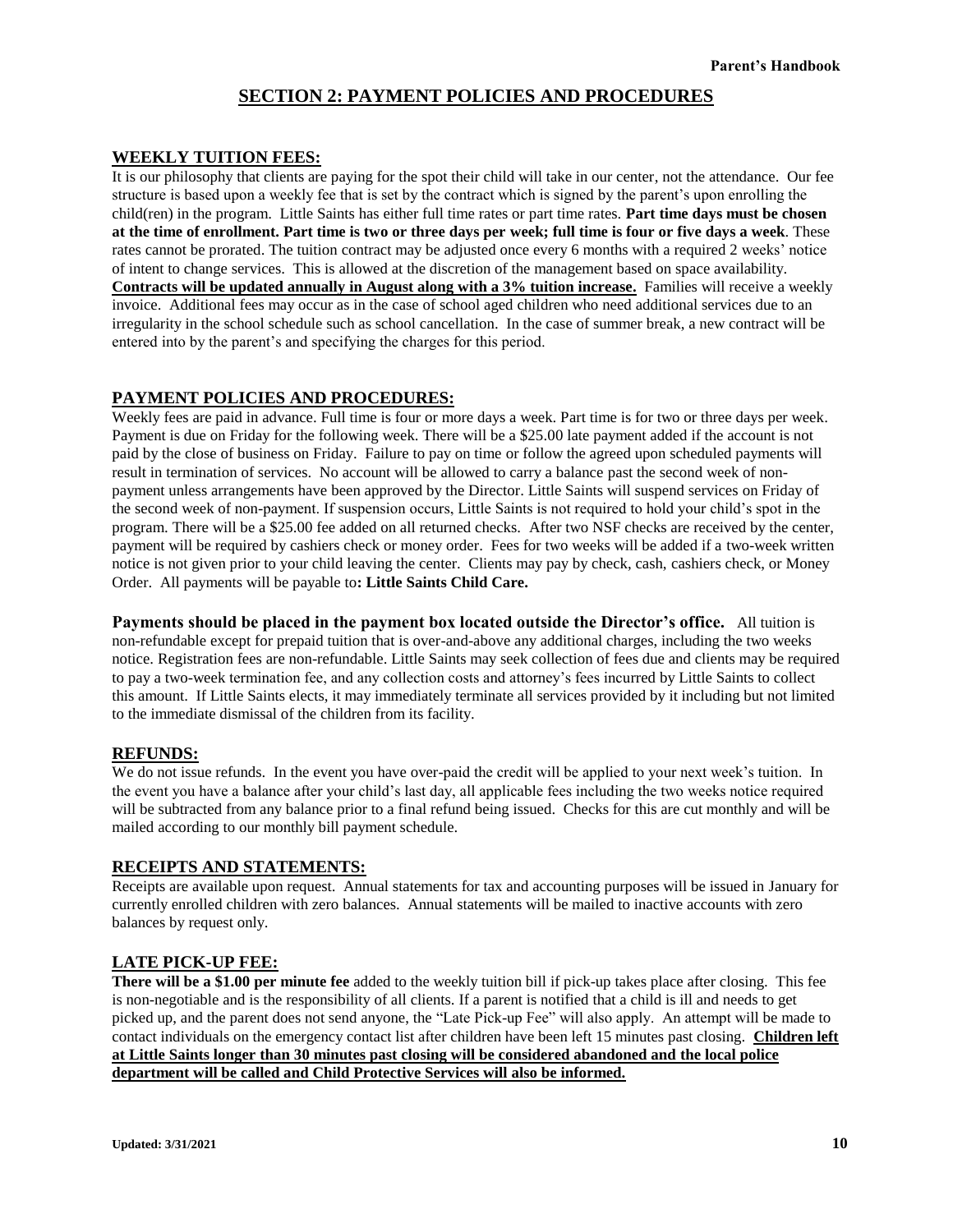# **VACATIONS, ABSENCES AND LEAVING THE CENTER:**

Regular weekly rates are expected even when the child is on vacation or absent due to illness. We request that all absences be reported to Little Saints office prior to or the day of the absence. We require a two-week written notice prior to your child leaving the program or a change in your child's contract. Fees for two weeks will be added if a two-week written notice is not given prior to your child leaving the center. Failure to notify the center will cause all fees to continue until written notification is given. When notification is finally given, two additional weeks will be added. The program reserves the right to require the dis-enrollment of a child according to our discipline and behavior policy. The program also reserves the right to require the dis-enrollment of any child whose parent and or guardian has become a problem at Little Saints or St. Paul's church or who has developed an un-cooperative, aggressive, dissatisfied, or angry demeanor towards the child care program, its policies or its staff.

#### **Each family will receive one consecutive week free for vacation. This can only be used for a week that your child will not be attending.**

#### **SNOW DAYS/CANCELLATIONS:**

Little Saints will make every effort to remain open during the snow and ice. Weather emergencies may cause the child care and preschool program to close. Please check either WSBT 22 at [www.wsbt.com](http://www.wsbt.com/) or WNDU 16 at [www.wndu.com](http://www.wndu.com/) for closings or delays. The program will close for electric, gas or water outages and when a state of emergency is issued for Elkhart County.

#### **IN EVENT OF EMERGENCY:**

If Little Saints Child Care & Preschool Ministry is closed due to an emergency situation, please contact Early Childhood Alliance, the reference and referral agency for our county: 800-4231498 or 260-745-2501. Website: [www.ecalliance.org.](http://www.ecalliance.org/) Emergencies could include weather related closings, illnesses, and/or loss of electric or water. If the building is without heat, water or electric, Little Saints cannot be open. If power, water or heat goes out during the day for longer than a two-hour period, parents will be notified to pick up their children. Little Saints cannot remain open over the two-hour time period in the event of power, water or heat outage. It is also suggested that you sign up for text alerts from **WNDU or WSBT** and ensure you are logged in to the child care app. Fire drill and tornado evacuation plans for Little Saints Child Care and Preschool Ministry are enclosed.

If a staff member is ill or absent, children may be reassigned to a different room. Substitute teachers may be assigned to your child's class. Any questions should be discussed with the child care director, 574-825-9683, email: [daycare@stpaulsmiddlebury.org](mailto:daycare@stpaulsmiddlebury.org)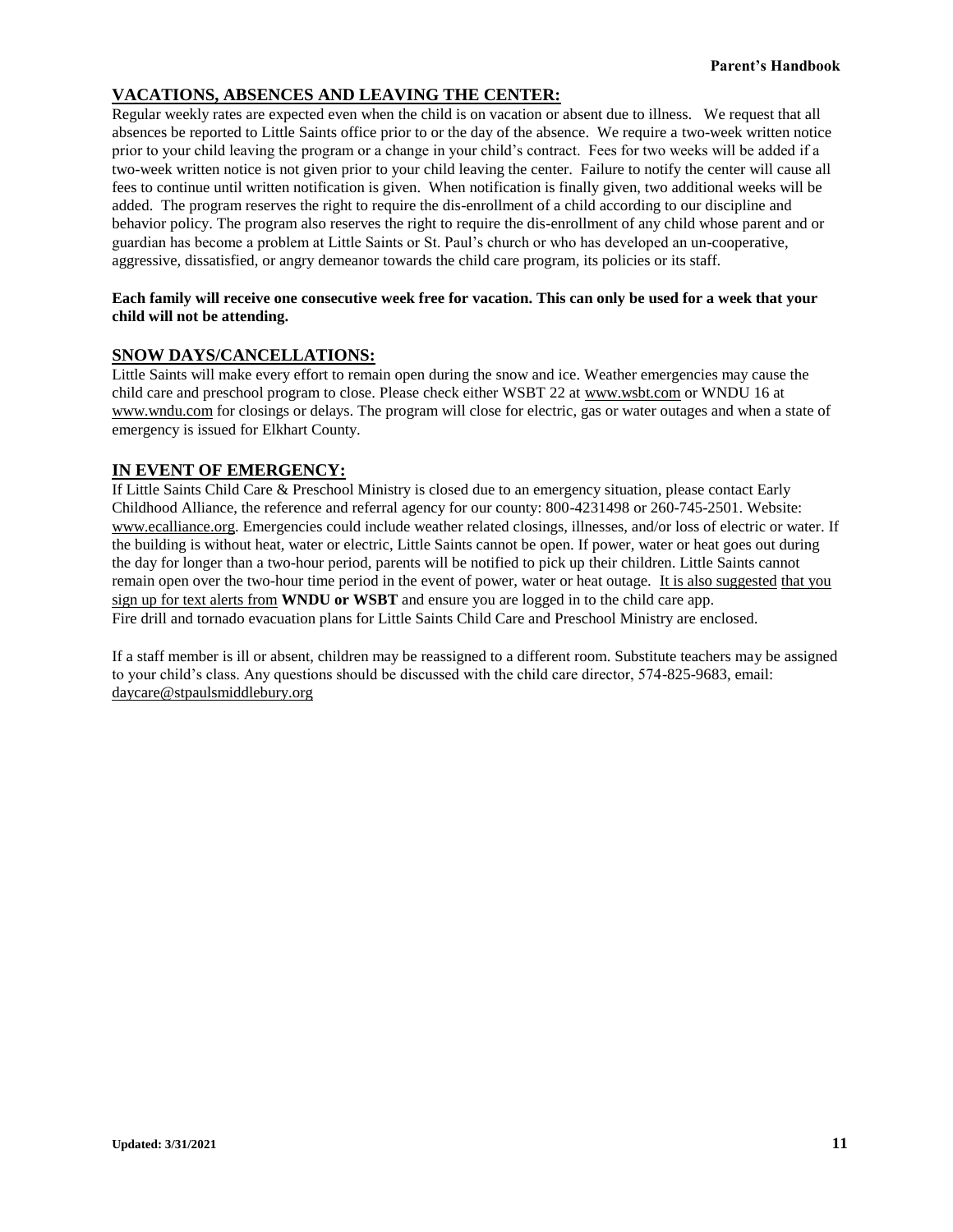# **SECTION 3: ADDITIONAL INFORMATION**

## **ACCIDENT REPORTS:**

Safety is a top priority of Little Saints. Yet, there are times when an accident/incident will occur between your child and another child. If the accident/incident requires "more than a hug and a kiss", our teachers will complete a report for you detailing what happened and the nature of the injuries. If any first aid is administered, the treatment will be described to you. A copy of this accident report, signed by the teacher in charge at the time of the accident, will be provided to you and a copy filed with the Director's office. We ask that you sign the copy provided to you and return it to the Director's office to confirm that you were notified of your child's injury. This system is aimed at ensuring communication at all levels and can be a very good way to be certain little things are not forgotten in a hasty departure. If your child happens to be injured by another child, we ask you to please respect the child's privacy by not asking us to reveal the name of the child. It not only puts our staff in an awkward situation but could cause a confrontation between our families. We will handle any and all behavior problems in a professional and appropriate way.

# **ALLERGIES & MEDICATIONS**

We must be aware of any food or other known allergies that affect your child. This allows us to alert all of our staff to be on guard of their allergy. The Allergy/Food Exemption Statement must be turned into our office as soon as this allergy has been identified. This form must be updated annually. We also need to be aware of any Non-Food allergies that can affect your child. If your child has any Non-food allergies you will need to fill out a "Non-Food Allergy Medical Statement" which must be turned in to our office as soon as this allergy has been identified. This form must be updated annually. You will also need to fill out a "Authorization to give Medication" form and an Emergency Action Plan must be on file if your child requires an Epi-pen or other emergency treatment. If your child requires an Epi-pen, or to be given an antihistamine in the event of possible ingestion of the allergy, you must provide the necessary medication to Little Saints and it must remain here as long as your child is enrolled. For the overall health and safety of the child with allergies, Little Saints reserves the right to refuse service unless the correct preventative medications are provided. Little Saints does not provide medications for children as this is the responsibility of the parent. Little Saints will notify you when a new Epi-pen or antihistamine needs to be provided per the expiration date. Prescription medications must be provided with the prescription label intact with the child's name, date, and instructions. Over-the-counter medications requires a signed "Authorization to give Medication" form with the *specific* medication to be given, the dosage amount, and how often. We cannot dose any medication to a child without proper physician's authorization and documentation.

# **CHILDREN'S BIRTHDAYS:**

**Birthdays are special days for children. If you wish to celebrate your child's birthday at Little Saints, please make early arrangements with your child's teacher. Hard or chewy candy and balloons are not permitted because they pose a choking risk. Cookies, cupcakes, or other snacks are acceptable and must be store bought.**

#### **Healthier Alternatives for Parties:**

- Make kabobs by putting cubes of low-fat cheese and fruit on pretzel sticks
- Create a parfait by layering vanilla yogurt and mandarin oranges or blueberries in a tall glass
- Trail/cereal mix (whole-grain, low-sugar cereals mixed with dried fruit, pretzels, etc.)
- Let the children create their own miniature pizzas by allowing them to select their fruits and vegetables and low-fat cheese to top it.
- Vegetable trays with low-fat dip
- Serve fun seasonal beverages (such as warm cider in fall or a fruit slushy in summer)
- Fill a waffle cone with cut-up fruit and top with low-fat vanilla yogurt.
- Add some adventure by serving and teaching about a less common fruits or vegetables.
- Frozen bananas, but before freezing-dip it in yogurt and roll it in crushed cereal.
- Whole grain crackers with cheese or hummus dip.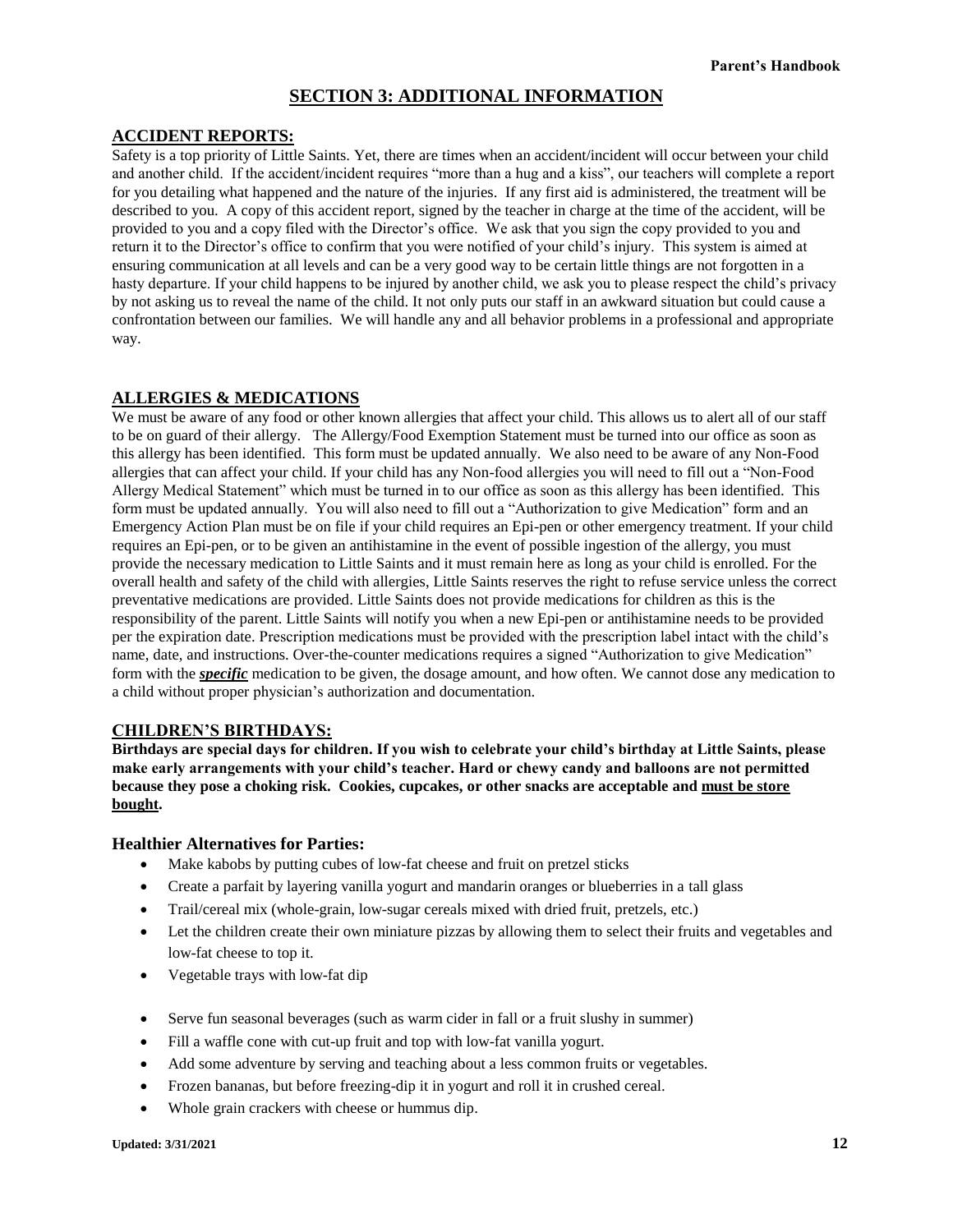Parties are fun and a great tool to help children socialize, but they can also encourage unhealthy food choices. Here are a few ideas to help you offer healthier alternatives for parties.

Check out Healthier Alternatives for Parties handout and parent letter on the CACFP website: http://www.doe.in.gov/food/childadults/welcome.html in our Resource section.

# **CHILDREN REQUIRING SPECIAL ACCOMMODATIONS:**

Little Saints complies with the Americans with Disabilities Act (ADA) and other applicable regulations pertaining to providing services to individuals with disabilities. We desire to make special accommodations for children who require such accommodations, provided it is within our power and authority to do so. Accommodation can be a specific treatment prescribed by a professional or a parent, or a modification of equipment, or removal of physical barriers. The accommodation shall be recorded in the child's file. Whenever we deem it appropriate to the needs of the child to have a child with special needs in our program, the entire staff must follow the reasonable accommodations we have made for that child. Any questions about the accommodations of the child should be referred to the child care director.

#### **CLOTHING:**

We encourage the children to dress for play and comfort as the seasons change. Because our program is based on play and exploration your child **WILL get dirty**!! Children will have opportunities for outdoor play twice a day, weather permitting. Children will go outside if the temperature is above 30 degrees or below 100 degrees with the wind chill and heat index taken in to consideration. It is required that you bring one set of extra clothes for your child in case of a spill or accident. We have some extra clothes available, but we may not have the item your child needs in his/her size. If extra clothing is not provided, Little Saints reserves the right to notify you that extra clothing must be brought in immediately if they will be staying for the rest of the day. If your child comes home in center clothes, please wash the clothes and return them within one week. **It is strongly suggested that all clothing brought or worn to the center have the child's name on it.**

Parents need to bring their children dressed appropriately for outdoor play everyday. Outdoor playtime may not occur or be shortened due to weather conditions. This includes a wind chill at or below 32° F and a heat index at or above 90° F as identified by the National Weather Service.

# **EMERGENCY MEDICAL CONSENT FORM:**

This form will give us your consent to call an ambulance or your child's doctor or dentist if he/she needs emergency care. Please list your child's doctor, dentist and the hospital you would prefer. Also, please list phone numbers, addresses, and additional emergency numbers of contacts. It is strongly suggested that all emergency contacts be listed on your Pick-up Permission form. If your child has any allergies or is on any medications, please include this information on the form as well as filling out one of the food or non-food allergy forms. All of these forms will be updated annually.

#### **INFORMATION CHANGE:**

Parents are to notify the child care office of any change in home or work phone numbers and addresses. This is for your safety so that we may reach you in an emergency. The child care ministry requires that someone listed on the Pick-Up Permission form of each child be available within thirty (30) minutes notice to come and pick up a sick child or a child that Little Saints has determined needs to go home. It is required that all changes of phone numbers, places of employment, residence changes or changes in pick-up information be turned into the office immediately. Please give the Director written notice of the change as soon as possible.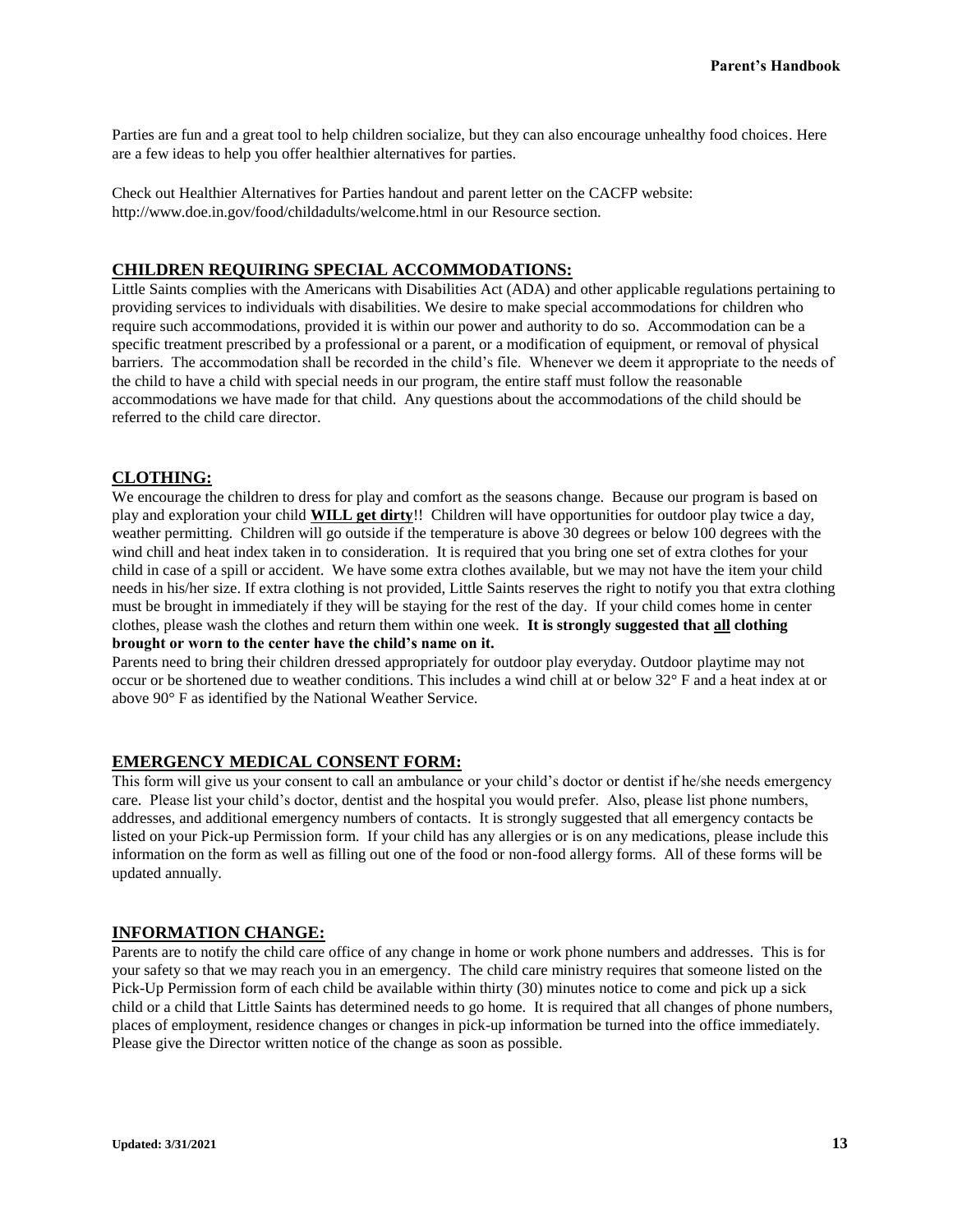# **SECTION 4: CURRICULUM & CLASSROOM ENVIRONMENTS:**

### **CLASS DIVISIONS AND CLASS SIZE:**

We endeavor to have a challenging and appropriate atmosphere for children of all ages. Class divisions are based upon three issues. These are: the individual developmental needs of each child, State set student to teacher ratios, and the overall enrollment management plan of the center. Children not yet in school are generally divided into classes by age since this usually keeps them with children in their own developmental level and keeps our age-based student to teacher ratios easy to calculate. In most cases it is our target to have children together with the children with whom they will be attending Kindergarten.

#### **QUIET TIME:**

It is our philosophy that children under 5 years of age need adequate quiet time and/or rest, as a part of their daily routine. Since all the children are constantly engaged in stimulating activity, we require that everyone rest on cots after lunch. Realizing each child's rest needs are different, we offer alternative ways of resting by providing soft music, stories, etc. for those who choose not to sleep. Infants' individual schedules will determine when they nap.

We believe that children need a balance of activities that include large motor and active play as well as structured quiet time. Our program includes a quiet time for all children Kindergarten and younger. All children from 1 year of age through pre-K will receive a quiet time each day for a specified length of time. This will be established by their flexible schedule posted in that respective classroom.

# **CURRICULUM OVERVIEW:**

Children learn by doing. They learn through play, experimentation, exploration, and testing. Learning should be a joyful, natural experience. We have chosen a curriculum based on the developmental needs of the children in each the room and to foster individual growth through opportunities for exploration. 90% of brain growth occurs from zero to 5 years old. Each class's lesson plans and your child's class flexible schedule are posted on the parent's board in your child's room. We incorporate current trends in Early Childhood and School Age Education and then structure this curriculum to meet the needs of the majority of the children in the group. Our curriculum, although it will vary depending on age, is guided by the following underlying principals of active learning:

- o Children learn through dynamic investigation
- o Children instigate their own learning
- o Learning comes from open-ended experiences
- o Adults are facilitators of children's learning

#### **INFANT & TODDLER CURRICULUM:**

We will keep your child on his/her individual daily schedule as much as possible. During the day, we will do activities with to help infants & toddlers develop their social, emotional, cognitive, language and physical skills. These activities may include, playing with toys, art, pretending, enjoying stories and books, discovering sand and water, music, and exploring outdoors.

Infant care also involves sleeping and eating patterns. We follow the Safe Sleep recommendations which include placing an infant on their back to sleep with no other objects in the bed. Toddlers will nap on a cot and may bring a personal blanket & pillow.

Infants will be held when drinking a bottle; the bottles will not be propped. At the appropriate time, cereal and other solid foods will be fed with a spoon, not in a bottle. Toddlers will have an eating schedule and will eat at a table. Information will be given to each new family. Any questions or concerns can be covered with your child's teacher.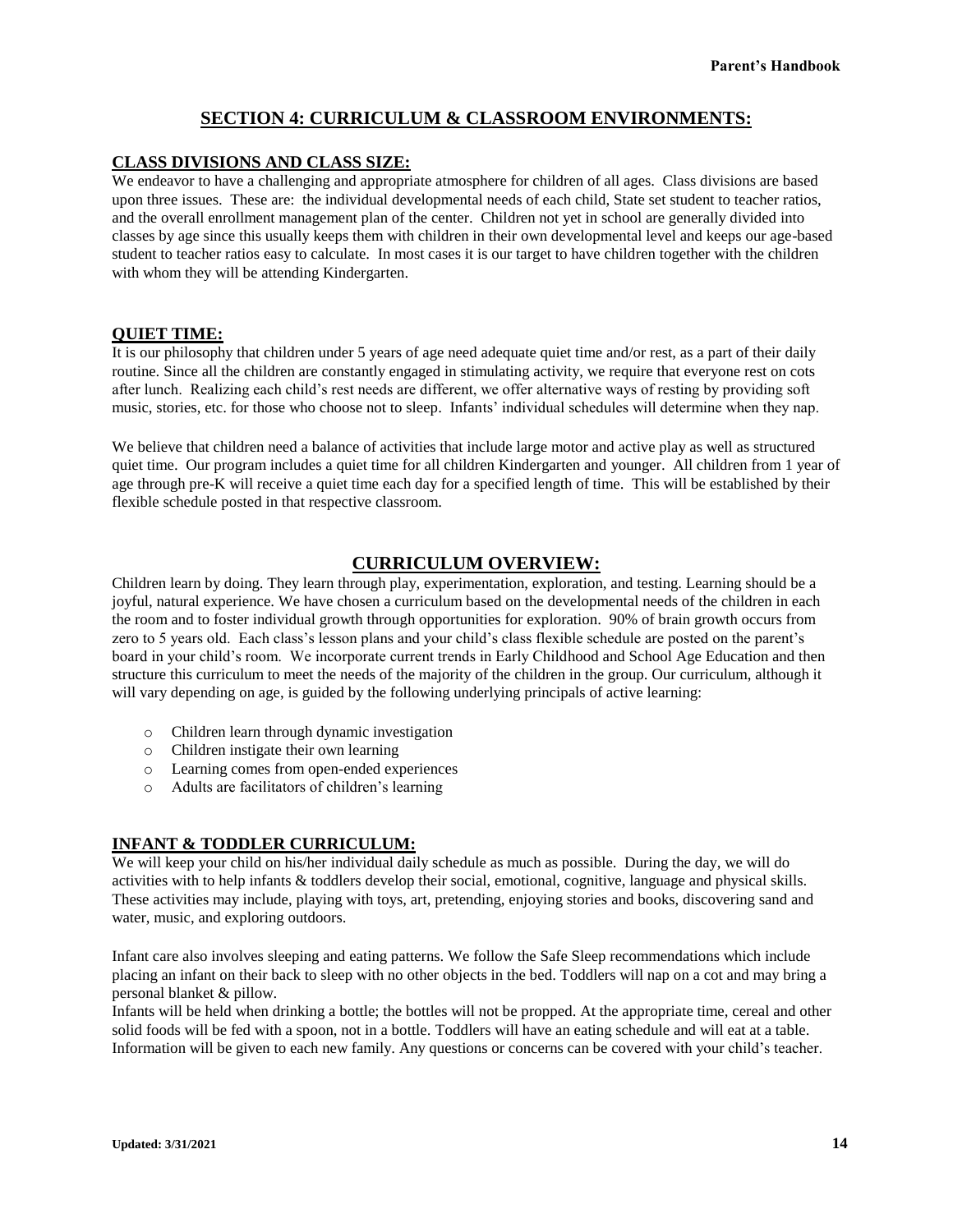# **TODDLERS, PRESCHOOL, SCHOOL AGE CURRICULUM:**

We understand every child is unique. The curriculum will cover the following areas:

#### Movement and Coordination

- o Physical attention and relaxation
- o Gross motor skills
- o Eye-hand, and eye-foot coordination
- o Group games
- o Creative movement
- Autonomy and Social Skills
	- o Sense of self and personal responsibility
	- o Working in group setting

#### Work Habits

- o Memory Skills/
- o Following directions
- o Task persistence and completion

#### Language

- o Oral language
- o Nursery rhymes, poems, finger plays/songs
- o Emerging literacy skills

#### Mathematics

- o Patters and classifications
- o Geometry
- o Measurement
- o Numbers and numbers sense

#### Spiritual

- o Daily Bible stories
- o Prayer before meals and other times
- o Chapel time with stories, songs

### Orientation in time and space

- o Vocabulary
- o Measure of time
- o Passage of time (past, present, future)
- o Actual and represented space
- o Simple maps
- o Basic geographical concepts

#### Science

- o Human, animal, and plant characteristics
- o Physical elements (water, air, and light)
- o Tools

#### Music

- o Attend to different sounds
- o Imitate and produce sounds
- o Listen and sing
- o Listen and move

#### Visual arts

- o Attend to visual detail
- o Creating art
- o Looking at and talking about art

**Social-Emotional Development** is as vital to children's success as other areas of development. Our classroom environments encourage children's sense of self as teachers use strategies to help with self-regulation, support children through for conflict resolution and encourage relationship building.

# **DAILY SCHEDULE:**

Although your child's schedule varies somewhat day to day, a typical flow of a day's activities is below.

Activity Time: Activities specific to the weekly theme are presented along with basic activities such as puzzles, table manipulative, dramatic play, blocks, etc.

Group Time: Group times are child-centered participative sessions. The planned group activities include reading, music, movement, finger plays, and discussion, dramatization, games, and experience stories.

Outdoor time: The playground is an extension of the classroom. Children can participate in an activity of their own choosing. Inclement weather, special events, or celebrations will occasionally affect the scheduling of outdoor time. If we cannot go outside we will provide large motor activities inside the building.

Snacks and Meal Time: Staff sits with children while they are eating, encouraging and participating in quiet conversation. Modeling and encouraging good table manners.

Rest Time: Children are given the opportunity to nap or rest each day.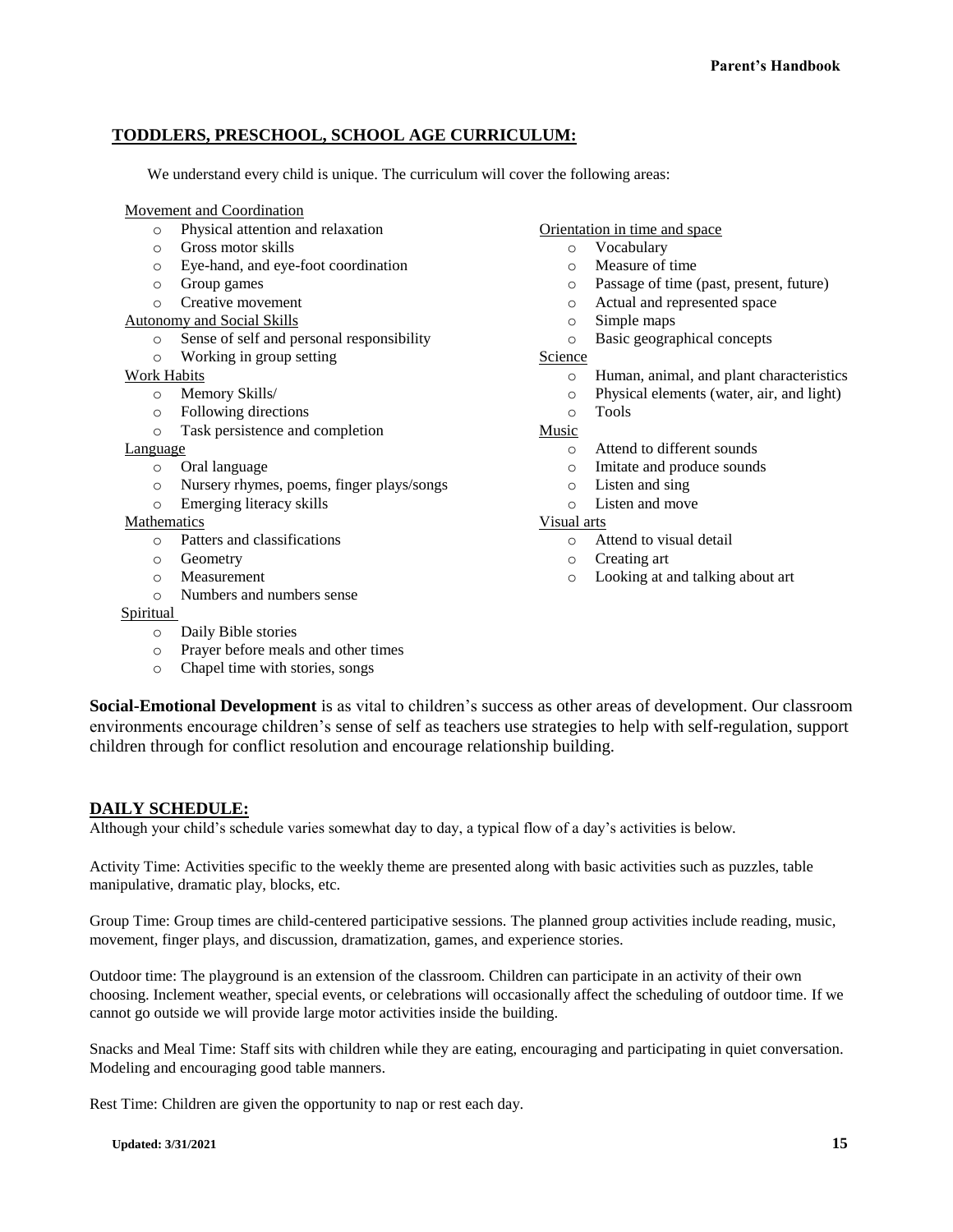Chapel Time: usually Monday and Thursday -9am-9:30 am. Chapel consists of Bible stories and songs.

#### **TRANSITION PLAN:**

Little Saints will create an individualized transition plan to help children who are about to transition from one class to the next. This is to help the children become familiar with the new teachers and children. It also allows the new teachers to get to know the individual needs of each child prior to the transition of an entire class group or several children together. The plan allows flexibility in order for us to best meet the needs of each child. Each child's individual need is different therefore the transition plan may vary quite a bit from child to child. Your child's teacher or the director will provide more details about transitioning when your child will move to another classroom.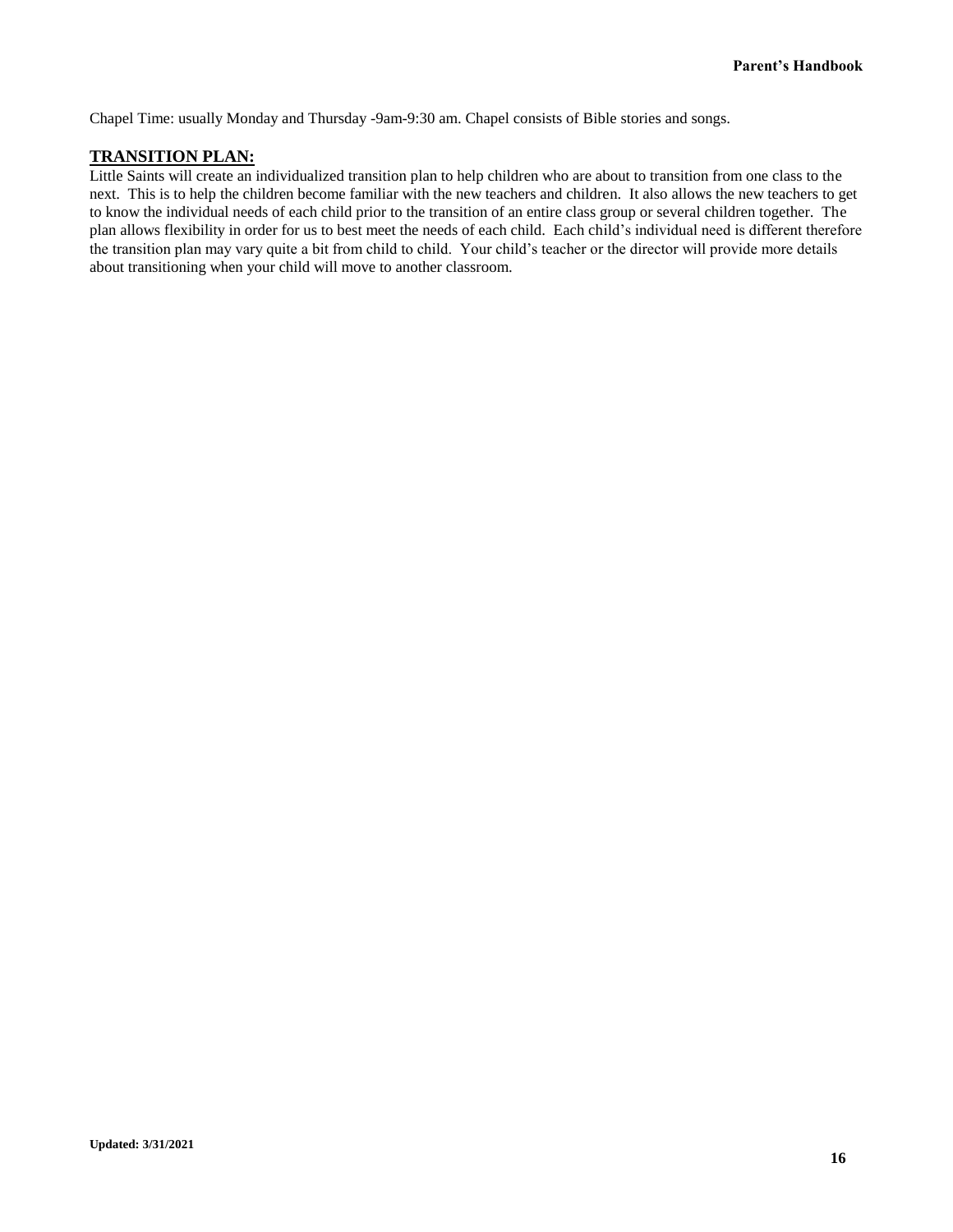# **SECTION 5: ADDITIONAL POLICIES**

# **OUR STAFF:**

At Little Saints we strive to provide nurturing, quality care in a highly interactive learning environment. Our friendly qualified staff is an integral part of providing this environment. Our staff has:

- o A detailed interview and screening process.
- o Approval by the state of Indiana through a background analysis that cross references state and federal criminal records as well as child abuse reporting records to ensure that each employee has a background that is clear.
- o State CPR and first aid requirements fulfilled

**We believe firmly in training and continued education for all our employees and staff. Each has qualified themselves to work with your children by attending specific training classes and often college level courses to learn about early education and the needs of children. We emphasize training and encourage all of our employees to exceed the state minimum number of 15 clock hours of training required to be qualified to continue to work in an early education setting.**

# **VOLUNTEERS:**

Any parent wishing to help chaperone an event must go through our screening process. Volunteers are also welcome in our center. Anyone visiting or volunteering for more than one day per semester must go through a screening process. Our screening process includes, but is not limited to, 1) a signed statement indicating whether or not they have had a conviction of any law in any state, or any record of founded child or dependent abuse in any state; 2) a signed statement indicating whether or not they have a communicable disease or other health concern that could pose a threat to the health, safety or well-being of the children; 3) undergoing a fingerprinting and background check 4) a signed statement regarding child abuse 5) going through New Teacher Orientation. Any "visitor" who spends extended periods of time in the center will be considered a volunteer and be required to go through the screening and training listed above.

# **PARENT/TEACHER CONFERENCES:**

Annually, your child's teacher will schedule conferences to discuss your child's progress, as well as any questions or concerns parents may have. Information will be collected throughout the school year to document progress of skills. A conference can be scheduled at any other time to discuss any concerns that a parent may have. A sample of the conference form is attached.

# **SUPPLIES:**

Each child will be provided with all the instructional supplies necessary here at Little Saints. Little Saints annual activity fee will be added each August. Children who enter the program after August or prior to August of the following year will pay an initial supply fee upon registering and an additional supply fee added in August. No prorating will be given on this fee.

*Please mark all items clearly with your child's name.* Additional personal items which are needed include:

- 1) A small blanket for rest time
- 2) If your child prefers a small pillow and/or a stuffed animal/doll for resting. Please be sure to provide one daily or leave one in the child's cubby at school.
- 3) A bag or backpack
- 4) Extra clothing

# **MEALS AND SNACKS:**

Our meal and snack service consist of a breakfast, morning snack, a hot lunch, and a PM snack. All food served will be nutritious and healthy. Each child will be encouraged to eat what is prepared and to try new items as introduced. Please alert our staff of any food allergies or food restrictions as we want to accommodate and respect individual preferences. **No outside food is permitted without a doctor's written permission explaining why the child must eat a special food.**

# **FOOD FOR INFANTS AND TODDLERS:**

Information will be provided by the staff.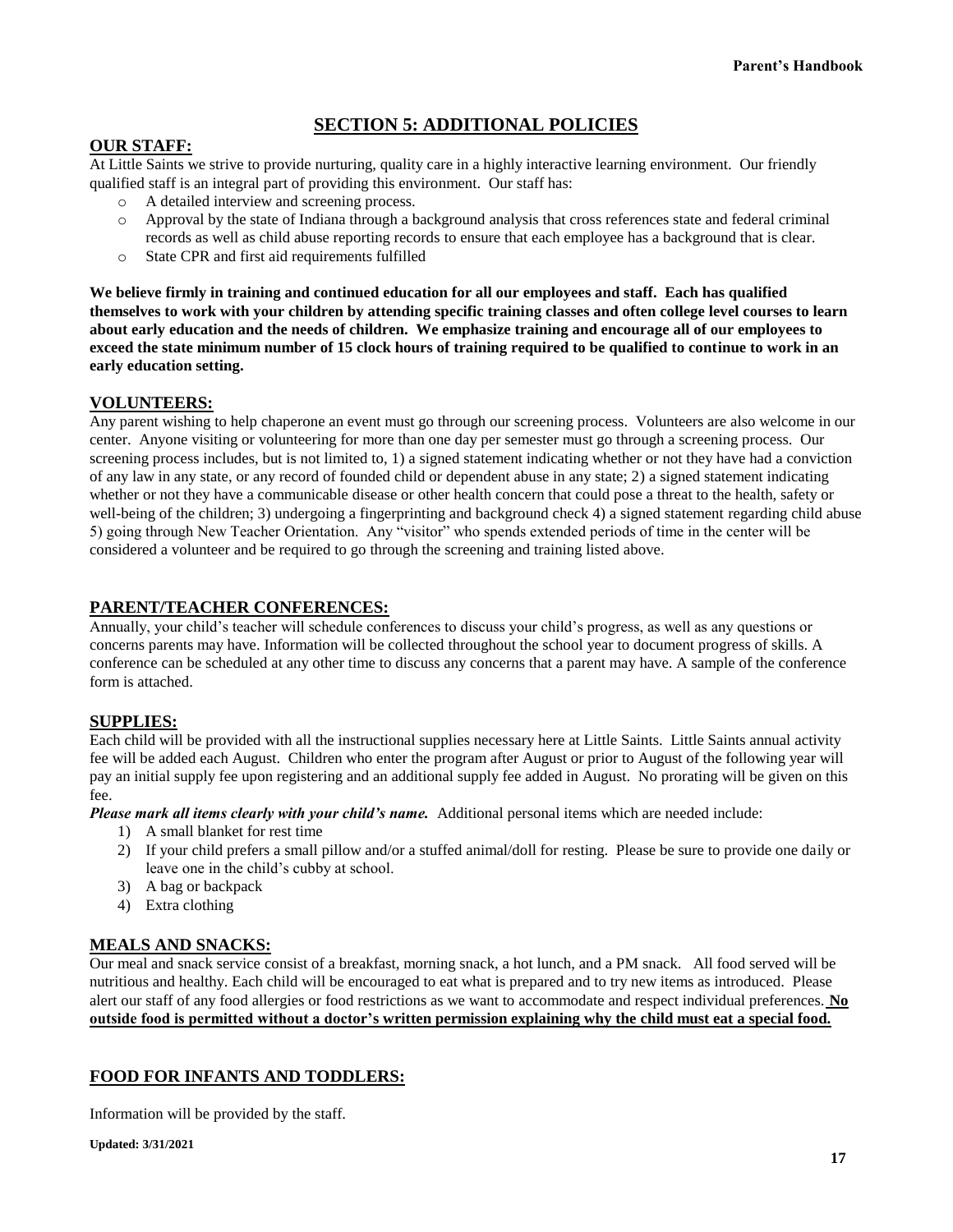# **DISCIPLINE AND BEHAVIOR POLICY:**

It is very important that a child's development is nurtured through caring, patience and understanding. However, while caring for your children, we will have to respond to a child's misbehavior. Hitting, kicking, spitting, biting, hostile verbal behavior and other behaviors which will hurt or put other children or staff in danger are not permitted.

In response to misbehavior, I will **NOT** use the following:

- Threats or bribes
- Physical punishment, even if requested by the parent
- Deprive your child of food or other basic needs
- Humiliation or isolation

In response to misbehavior, I **WILL** use the following:

- Respect for the child
- Establish clear rules
- Be consistent in enforcing rules
- Use positive language to explain desired behavior
- Speak calmly while bending down to your child's eye level
- Give clear choices
- Redirect your child to a new activity
- Move your child to a safe area for a "time out", no longer than one minute per year of the child's age.

If your child's behavior is very disruptive or harmful to himself, other children, or staff we will discuss the issue with you privately. If we are unable to resolve the behavioral issue(s), you may be asked to make other child care arrangements *(see suspension and expulsion policy below).*

#### **We expect parental involvement in discipline and behavior intervention as outlined in the discipline policy as well as the suspension & expulsion policy.**

# **SUSPENSION AND EXPULSION POLICY**

It is vital that all children feel safe and secure while they are in our care. When negative behaviors become a disruption to the program we will:

- Communicate behaviors and concerns to the parent through verbal notifications as well as written notification via accident report and/or electronically. You will be asked to sign all written paper notifications & accident reports.
- Maintain written observations notes in the child's portfolio to determine if additional supports are needed. If supports are needed, we will contact the appropriate referral agency. (CCR&R, First Steps, CAPS, etc.)
- Attempt to correct the behavior through positive guidance as outlined in Little Saints discipline policy. *(see above)*
- Teachers will support children's social and emotional development by helping them understand their own (and others') feelings, regulate and express their emotions appropriately, build relationships and support positive interactions with others in group settings. This support will be applied appropriately, according to the child's age.
- Meet with the parent if the behavior continues, gets worse, or additional behaviors surface. Signed documentation of parent attendance is required at each meeting.
- Create a behavioral modification plan in which parents are expected to help create, participate with, and follow.
- Hold follow up meetings as needed to discuss behavior modification plans.
- **It is expected that if a referral is made, the parent will participate by providing necessary documents, attending meetings, and completing recommendations as suggested by outside referral sources.**

Parents are expected to attend behavioral meetings, be open to assistance through additional supports, and cooperate in assisting the center and outside sources with changing negative behaviors, especially those that put the child, other children, or teachers in danger or at risk. **Failure to participate in behavior modification plans, follow up meetings, or complete referrals for additional support will result in dismissal from the program.**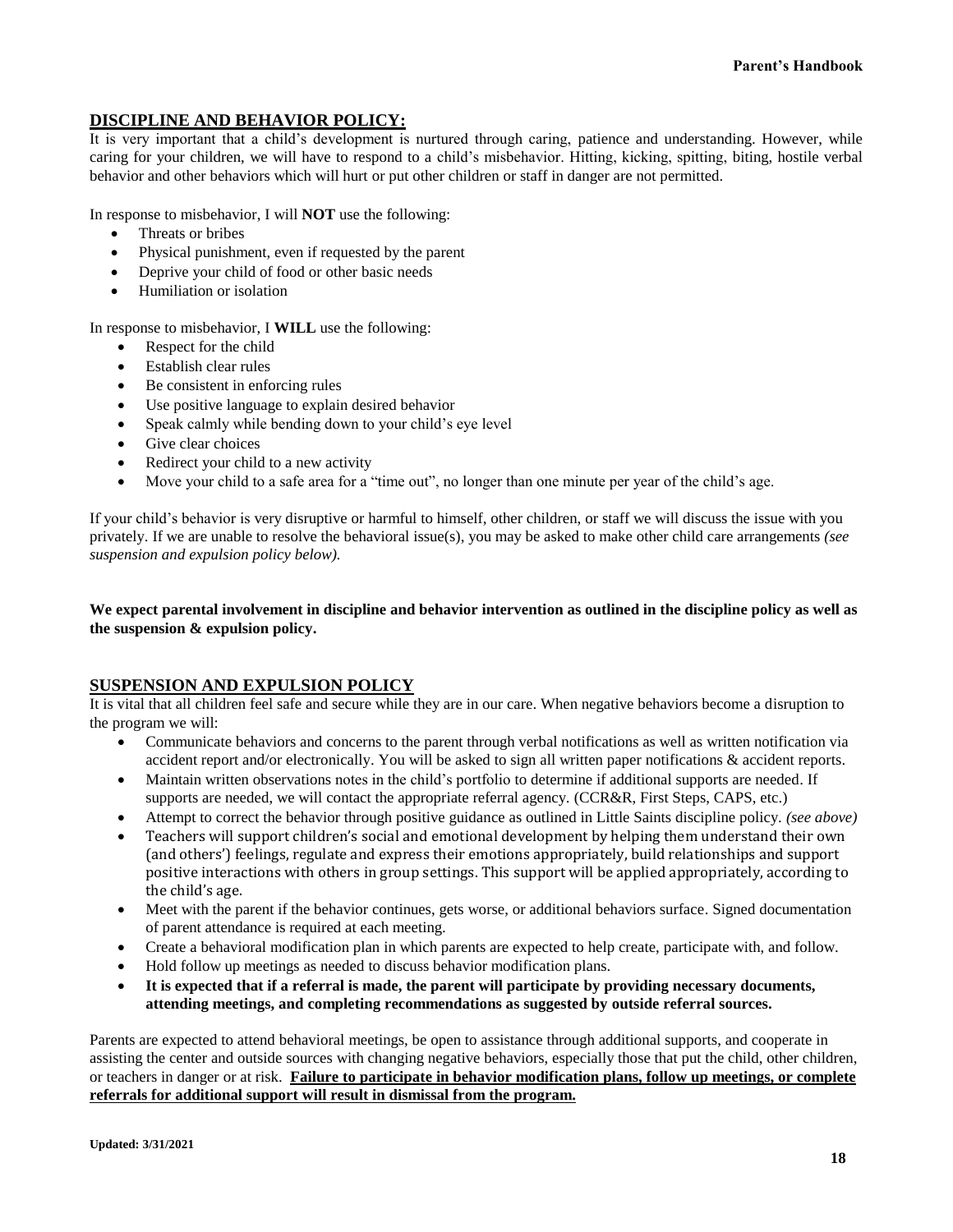While we make every effort to avoid suspension or expulsion there are times when it is necessary for the well-being and safety of the child, other children in the program, and the staff to initiate a temporary or permanent suspension or expulsion.

#### **REASONS FOR IMMEDIATE DISMISSAL**

#### **Behaviors that are cause for immediate dismissal include,** *but are not limited* **to the following**:

- Physical behaviors that harms other children or staff such as biting, throwing chairs, using objects to inflict marks/cuts/bruises
- The child threatens to run out of the building, or actually does run out of the building, putting a staff member in a position where the staff must choose between chasing after one child or staying with the assigned group of children.
- Unsanitary behaviors that threaten the health and safety of other children.
- Verbal or abusive behavior from the parents towards staff. Use of foul language in front of other children, threats, yelling, creating an unsafe environment and the like will not be tolerated.
- Any other behavior/issue from the child or parent that creates an unsafe environment for the program as a whole.

If suspension or expulsion is decided by Little Saints, we will notify you both verbally and in writing using a dismissal form. We will need a signature on the dismissal form at pick up.

#### **PARENTAL INVOLVEMENT:**

Parents can visit whenever they wish. We only ask that you let staff know you are in the building.

We encourage all parents and/or guardians to be involved in the activities. We believe that parental participation is key to any successful child care program. Children should be raised by parents. At Little Saints, we strive to fill the gap created during early separation and educational opportunities and when parents are not available. We welcome parental visits. We have an open-door policy that allows parents access to the center during operating hours. Below is a sample list of some of the opportunities for involvement in our center. Parents are in no way limited to the involvement listed below. Any parent wishing to be involved in another area is strongly encouraged to contact the Little Saints office with their suggestion.

- 1. Parent Meetings
- 2. Fall Open House
- 3. Programs and Special activities, such as the Christmas Program
- 4. Special parent's involvement activities such as workshops
- 5. Party Day Volunteer
- 6. Come and eat lunch with your child
- 7. Classroom Volunteer
- 8. Send special treats for snack or meals (please notify the teacher a day or two in advance)
- 9. Help with center Fund Raiser
- 10. Reverse Field trips (When we bring a "field trip" type activity to our property)
- 11. Join the Little Saints Board of Directors
- 12. Ask to be a room parent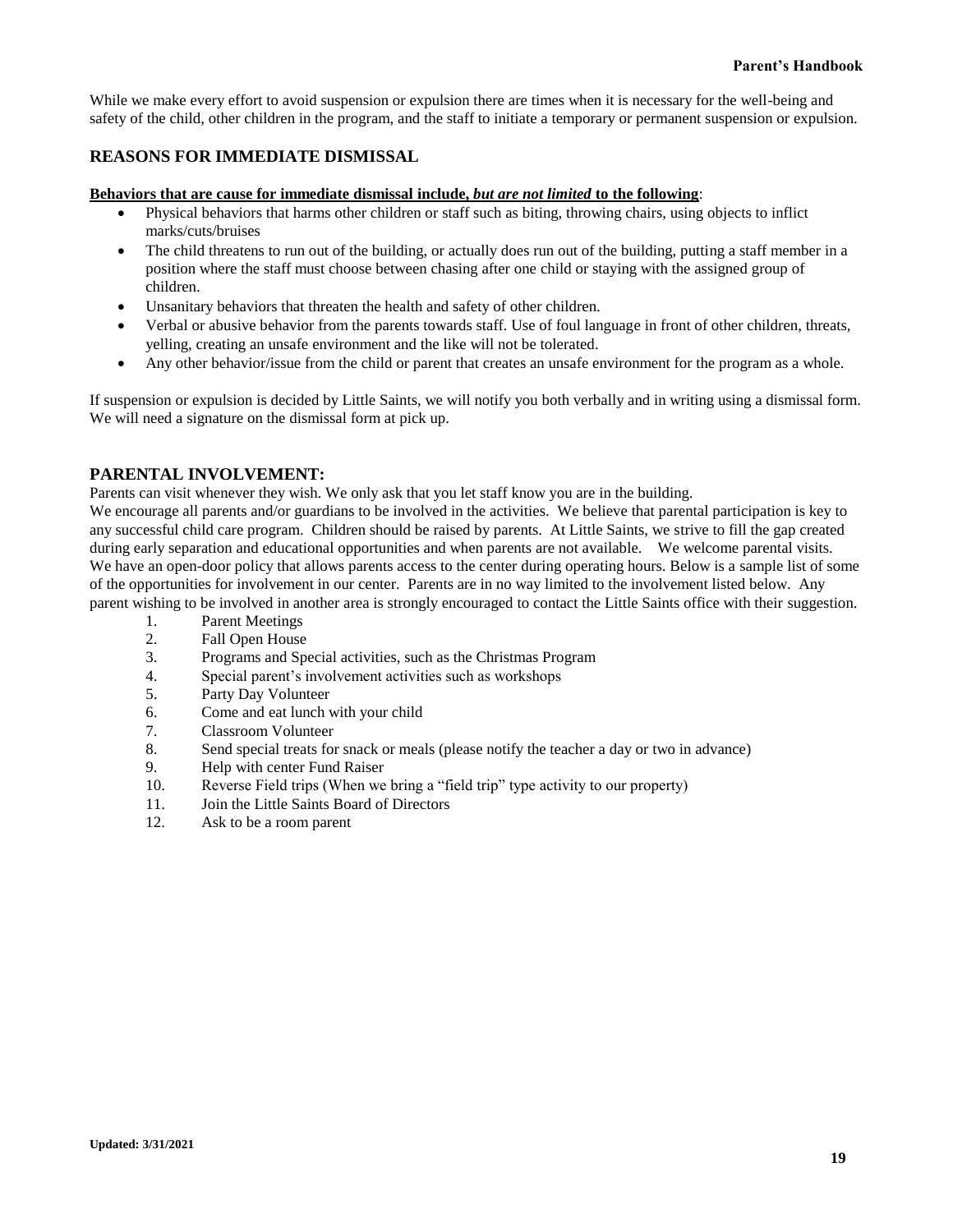# **ILLNESS POLICY**

# **ILLNESS AND CONTINUED HEALTH:**

These guidelines are for the welfare of all of the children and employees of Little Saints. In order to provide a safe and healthy environment, we rely on our parents to monitor their children with these guidelines in mind. As required by the State of Indiana, a child that has any of the following illness or symptoms of these illnesses should be kept at home until the child is symptom free for a full 24 hours or longer based on illness without the aid of related medications (ex: acetaminophen, ibuprofen, anti-diarrheal medications and first round of antibiotics).

As outlined by the State of Indiana, infectious diseases, are including, but not limited to, the following:

- Fever (temperature of 100 degrees or above, within the last 24 hours)
- Hepatitis A
- Cytomegalovirus (CMV)
- Chicken pox
- Covid-19 (see Pandemic/Covid-19 Policy below)
- Rubella
- Measles
- Pertussis (whooping cough)
- Excessive, non-stop coughing
- Fifth disease
- Undiagnosed skin rash
- Hand, Foot, and Mouth disease
- Influenza
- Tuberculosis
- **Shigellosis**
- Giardiasis (microscopic parasite that causes diarrhea)
- Cryptosporidiosis (microscopic parasite that causes diarrhea)
- Campylobacterium (one of the most common causes of diarrhea)
- Diarrhea **(2 or more stools occurring within the last 24 hours, in our care or at home)**
- Vomiting **(2 or more instances occurring within the last 24 hours, in our care or at home)**
- Meningococcal disease
- Strep Throat
- Pink Eye -diagnosed **or** symptoms associated with pink eye **(child must be free of eye discharge before returning to care)**
- Ringworm
- **Scabies**
- Lice (nits and/or eggs present)
- Herpes
- Rotavirus
- Salmonella

Little Saints reserves the right to send any child home who is displaying any symptoms of the illnesses listed above and to also request the child be seen by a physician and provide a physician's note before a child may return to Little Saints. If a child is displaying symptoms at drop off management reserves the right to not accept the child for care that day. If you are called to pick up a sick child, you must pick up your child within 30 minutes. If a child needs to be sent home and the parents are unreachable, we will call the emergency contacts on the Pick-Up Permission Form.

Teachers will fill out a Symptoms of Illness Notification Form when management decides to send a child home. If you are asked to sign this form, please follow the guidelines outlined on the form. If you have questions or concerns about why a child is being sent home, speak to management. Teachers do not make this decision and should not be confronted by parents who are upset about the child being sent home. Also, please be aware that we must take the children outdoors and if a child is too sick to play outdoors, the child should be kept home. We cannot make accommodations and keep a child indoors due to illness.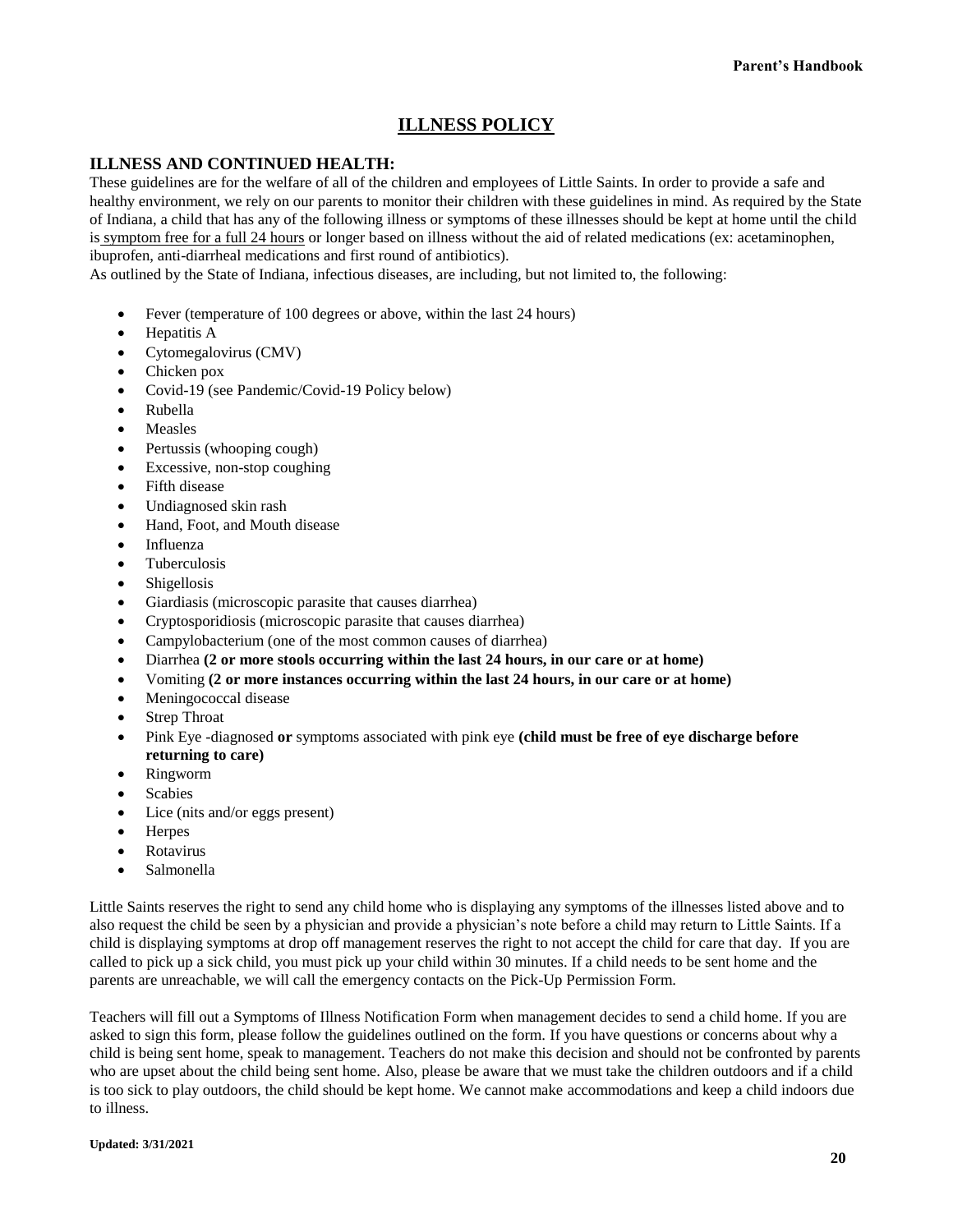#### **PANDEMIC/COVID-19 POLICY:**

In the event a pandemic has been declared; Little Saints will follow recommendations and guidelines set forth by the CDC, Office of Early Childhood & out of School Learning, and State Guidelines for licensing/registration. If a temporary shutdown is recommended, Little Saints will follow recommendations and protocol set forth by the above entities and will notify parents accordingly. Illness lists may change based on new information throughout a pandemic. In the event a child becomes symptomatic we will adhere to our illness policy as well as pandemic recommendations and send sick children home.

**Covid-19 Pandemic:** People with COVID-19 have had a wide range of symptoms reported – ranging from mild symptoms to severe illness. Covid-19 is a health hazard and we must remain compliant with health official's recommendations to remain operational. Operational requirements may change as the situation is fluid. It is the parent's responsibility to notify the child care facility of a child or parent's positive Covid-19 diagnosis and the child has recently attended the program. We must know so we can do what is required of us as a program in operation. We will notify families immediately of any confirmed positive cases within our facility. With any confirmed positive cases we will follow procedures outlined by the entities above and, if advised could result in temporary closures.

#### **Covid-19 Self-Quarantine:**

If you or your child has been ordered to be tested for Covid-19, the child **must not** attend until a negative result has been confirmed. If a positive result is given, the child cannot attend until a Two- week (14 days) self-quarantine has expired without symptoms of Covid-19, or until 72 hours has passed from the last experienced symptom, (see symptoms list below) without the use of medications.

*Symptoms:* may appear 2-14 days after exposure to the virus. People with these symptoms may have COVID-19:

- Fever or chills
- Cough
- Shortness of breath or difficulty breathing
- Fatigue
- Muscle or body aches
- Headache
- New loss of taste or smell
- Sore throat
- Congestion or runny nose
- Nausea or vomiting
- Diarrhea

During Covid-19 outbreaks the following additional precautions will apply. We will send home children with the following symptoms:

• **An undiagnosed Fever of 100.1 or higher**. Children must be *fever free for 72 hours*. Children can only return if the fever is due to a documented NON-CONTAGIOUS illness, such as an ear infection, sinus infection, or secondary infection that is diagnosed **and documented by a physician** as NOT CONTAGIOUS. Fever diagnosed as a result of a virus must follow the 72-hour symptom free rule, regardless of a doctor's note. "Unknown origin" fevers must be 72 hours symptom free to return. Children who have a fever at drop off will not be admitted to the program.

• **Nausea, vomiting or diarrhea**: If a child has had 2 or more loose, watery stools, has thrown up, or is complaining of a stomach ache should remain at home and be 48 hours symptom free without medications to return. If additional symptoms appear, see the self-quarantine section above.

• **Excessive coughing and runny nose**: if your child is experiencing excessive coughing (non-stop coughing or coughing that causes vomiting), or an excessive runny nose (runs again as soon as it is wiped) please keep your child at home. Covid-19 is known to spread through body fluids and saliva droplets. Children with these symptoms put teachers and other children at risk of coming into contact with their body fluids and droplets. If your child's cough and runny nose are diagnosed by a physician as allergies or asthma, please use allergy or over the counter medications to control the symptoms. Over the counter products will require a doctor's note if we must administer the medication while in the program.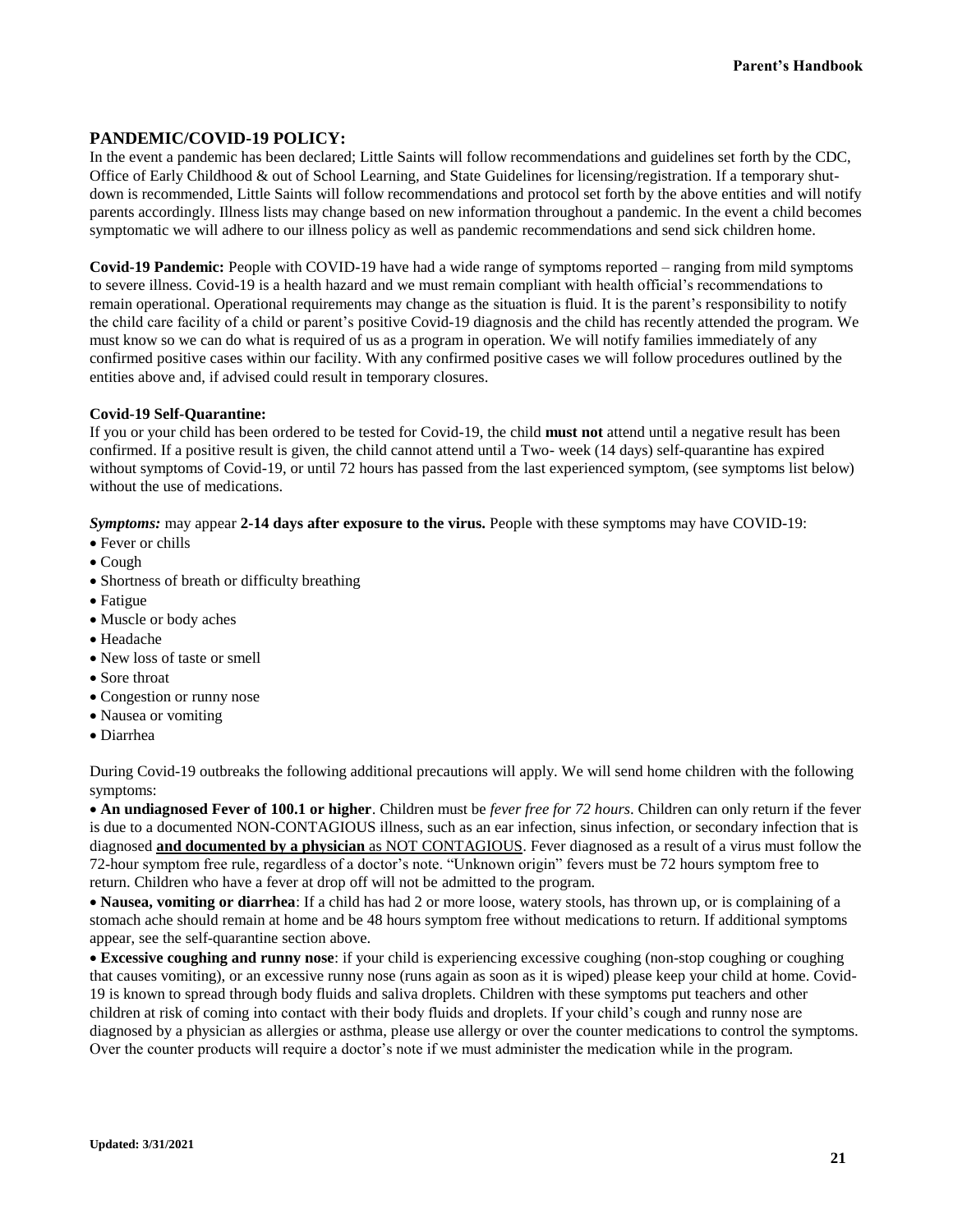• **Shortness of breath and difficulty breathing**: if your child is having difficult time breathing or is short of breath, please do not bring him/her to child care. Keep your child at home to monitor breathing patterns and consult with your physician on whether or not your child needs medical attention.

# **SAFE RETURN POLICY/COVID-19:**

Covid-19 symptoms cannot be all inclusive as health officials are still learning about the virus. If you or your child has been self-quarantined for Covid-19 illness the child cannot return until 72 hours symptom free without the use of medications. For example, if a symptom, such as a sore throat, cough, or fever, is observed on day 14 of the quarantine period, the child could not attend on day 15. The child must be symptom free for 72 hours *after* the symptom(s) have resolved without the use of medications.

Parents will not be permitted to walk through the building during pandemic outbreaks. We will have a staff member available to monitor upon arrival, check the child in/out, and take the child to and pick the child up from his/her classroom. Please maintain 6 feet of social distancing from other families who may be in the foyer.

Parents and visitors entering the building are required to wear a facial covering to combat the spread of Covid-19. If you do not have a facial covering, you must wait outside. Those violating this policy will result in your door code being removed. As Covid-19 is a public health hazard, we have a responsibility to our families to maintain a level of health and safety in our program. We reserve the right to send home children with any of the above symptoms and we reserve the right to require medical verification from a physician that the illness/symptom in question is not contagious to the other children or teachers in the program. We must receive required verifications BEFORE the child returns to the program. This policy may be updated periodically based on new research or guidelines.

# **SAFE CONDITIONS POLICY:**

Ensuring a safe and healthy environment for all children is one of Little Saints top priorities. The following steps will be taken to ensure that your child is safe while attending Little Saints.

- Children will be actively supervised with the required number of qualified adults who have completed and meet all mandatory employment requirements.
- Children will not be cared for in rooms that are being remodeled, repaired, or painted.
- The director will monitor all interior and exterior areas to ensure the areas are in safe condition for the children.

Little Saints will take the following steps to maintain the child care areas:

- Clean the child care facility on a daily basis.
- Keep the facility in a sanitary condition at all times.
- Sanitize toys on a daily basis, furniture, and other equipment used by children will be sanitized weekly and when they become soiled or contaminated.
- Wash all soiled items prior to sanitization.

# **SUMMER DAY CAMP:**

A summer camp program is offered during the summer months for school age children in grades Kindergarten through 5<sup>th</sup>. The camp is built around weekly themes. Activities include various art projects, music, water fun, sports, stories, cooking, theatre and field trips. A separate summer program fee is generally charged to help cover extra field trip expenses.

# **WRITTEN COMMUNICATION:**

The success of our program is based on establishing a partnership between our parents and our staff. Open and frequent communication will help your child have a positive early learning experience. We will endeavor to keep you informed concerning your child's day and overall development through several written means.

- o Weekly parent newsletters to keep you informed as to the overall program.
- o Daily written communication in the form of "Daily Report" forms, "Incident/ouch" forms, and classroom memos will be placed in the child's "cubby" from time to time.
- o Parent/Teacher meetings as scheduled
- o Parents always have the option of requesting specific parent/teacher interaction to aid in the child's development.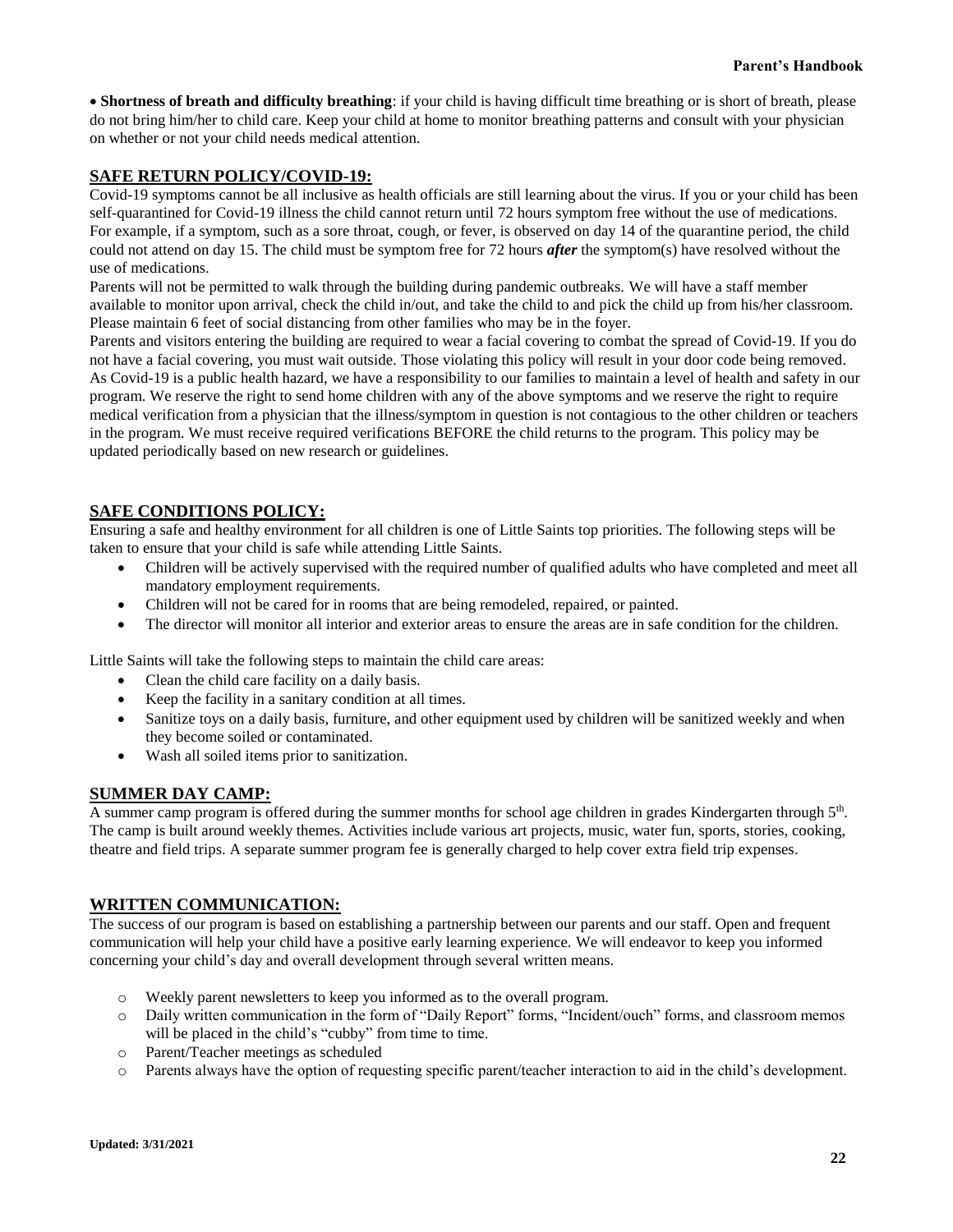# **VERBAL COMMUNICATION:**

We will endeavor to be communicative during drop-off and pick-up times. However, this is not a good time for extended conversations since the staff members/teachers have responsibilities for all of the children in the group. Furthermore, the person caring for your child at the pick-up time may not be the individual who has spent the majority of the day with your child. This is due to the fact that many children spend 10 hours a day at the child care program and most of our employees work 6-8 hours a day. Since children learn best in the morning, we schedule the teachers who are responsible for the majority of the class room development for the earlier hours and the majority of the day. We suggest that you go to your child's "primary" teacher to obtain detailed information on your child's general growth and development. You can call to see how your child's day is going or to speak to your child's teacher for more detailed conversation. The best time to call and speak to your child's teacher is during naptime, generally 1-2:30 pm. There is always a member of management available for you to talk to in person or on the phone. You may also leave information for the Director in the child care office, call 574-825-9683, or you can e-mail us daycare@stpaulsmiddlebury.org

# **INTRUDERS:**

The safety of the children is our first concern. Although we have an open-door policy and welcome parents to visit their children we also have a commitment to the parents of the other children in the program. Since we cannot attest to the background of anyone that has not gone through our screening process we also cannot allow parents to spend extended periods of time in our facility without requiring them to fulfill certain screening and training requirements. These are set by state law and our policies. Any individual who does not submit to our safety policies concerning "Visitors" and "Volunteers" must be considered an intruder and steps will be taken according to the "Intruder" portion of our "Safety and Evacuation" policies.

In accordance with federal law and U.S. Department of Agriculture policy, this institution is prohibited from discriminating on the basis of race, color, national origin, sex, age, or disability.

To file a complaint, write USDA, Director, Office of Civil Rights, 1400 Independence Avenue, SW, Washington, D.C. 20250-9410 or call 800-795-3272 or 202-720-6382 (TTY).

USDA is an equal opportunity provider and employer.

-Dr. Tony Bennett, State Superintendent of Public Instruction.

#### **ADDITIONS AND CHANGES:**

Little Saints reserves the right to edit or adapt the policies in this handbook as the needed. Little Saints Child Care Ministry and Preschool will make all changes and additions available at the time these changes are made. Clients and customers will be notified of these changes through the normal written communication system at the time they are made effective.